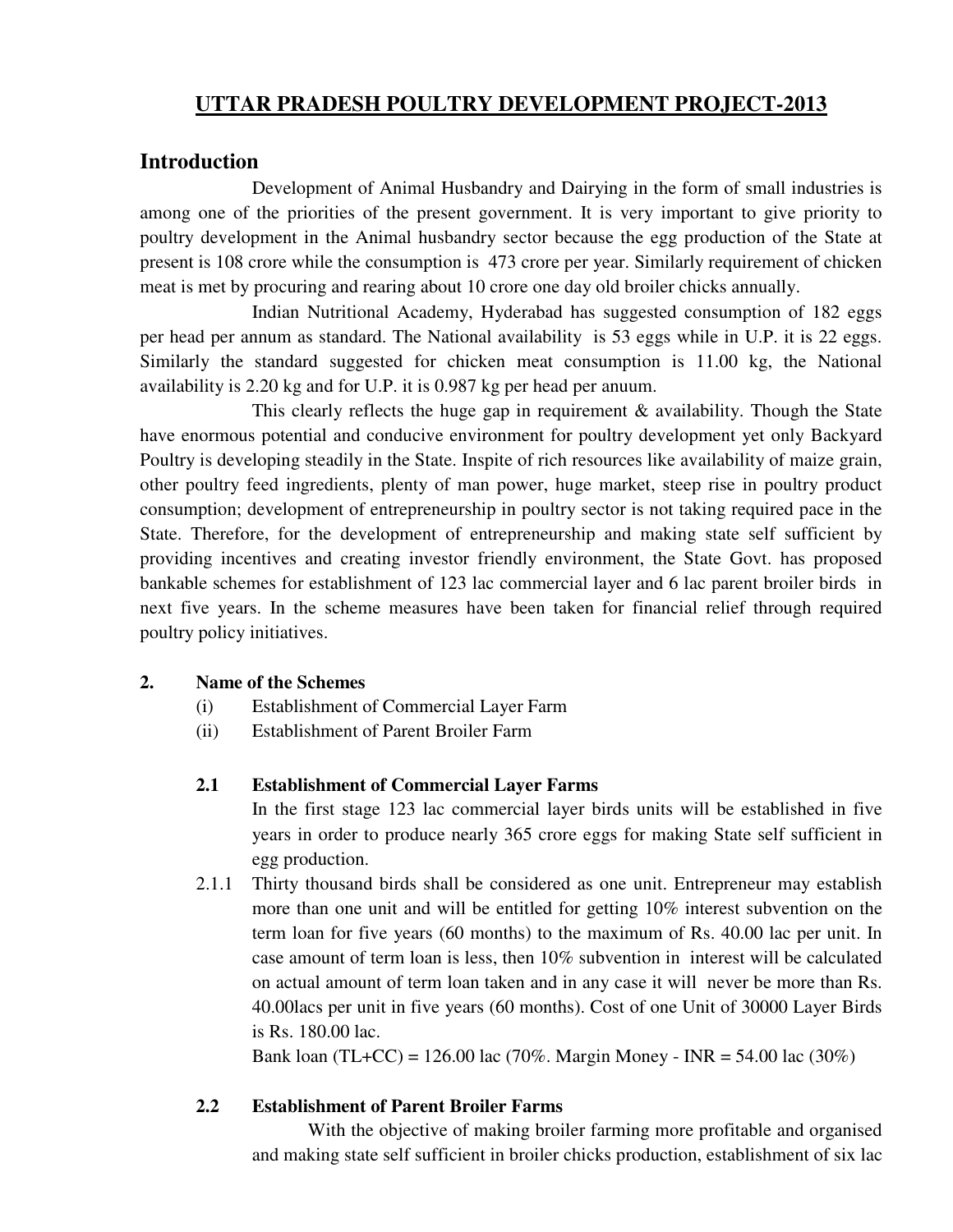broiler parent birds farm in next five years will be encouraged in order to produce nearly 972 lac chicks within the State.

- **2.2.1** Ten thousand birds shall be considered as one unit. Entrepreneur may establish more than one unit and the entrepreneur will be entitled for getting 10% interest subvention on the term loan for five years (60 months) to the maximum of Rs. 45.00 lac per unit. In case amount of term loan is less the 10% subvention in interest will be calculated on actual amount of term loan taken and in any case it will never be more than Rs. 45.00 lacs per unit in five years (60 months). Cost of Project of one Unit (10000 Birds) = Rs. 206.50 lac. Bank loan  $70\% = 145.00$  lac, Margin Money  $30\% = 61.50$  lac
- **3. Effective date of the Scheme-** The benefit of the scheme will be effective from 17.06.2013 (date of release of Govt. Notification). No. 2280/Thirty Seven-2-2013-1(45)/12

# **APPLICABLE FOR BOTH SCHEME**

# **4. Eligibility**

- No domicile restriction.
- Scheme is open for every one residing in India or abroad.
- NRI's and entrepreneurs from other countries are also eligible.
- Individual/partnership/groups/companies are also eligible.
- Any body applying for the establishment of units must have land in his name.

# **(a)No of Units one can opt:-**

- There is no upper limit for number of units, any body can opt for any number of units.
- The total number of birds at a farm must be in multiple of one unit.
- There is no need of establishing one unit far from second or third unit.

# **(b)Incentives**

# **1. Interest subvention:-**

Entrepreneurs will be entitled for getting 10 point percent interest subvention on loan (TL+CC) taken from bank for five years (60 months) from first installment repayment to bank to the maximum of Rs. 40.00 lac per unit. This benefit will multiply with number of units.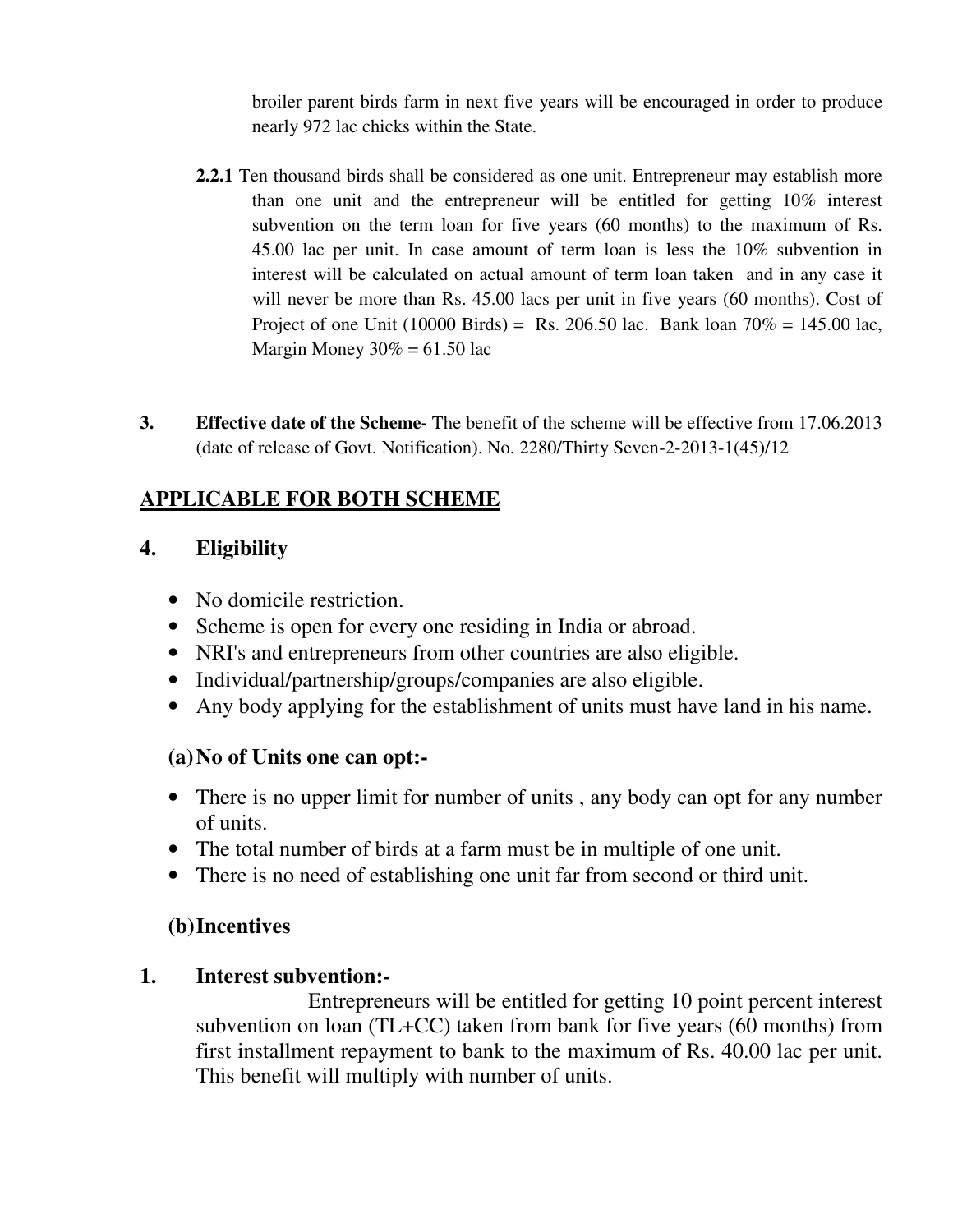# **2. Exemption from Stamp Duty**

• 100% exemption in the stamp duty on purchasing of the land for poultry units maximum area is 3 acre land/unit in the case of Commercial Layer and 6 acre/unit in the case of Broiler Parent.

# **3. Exemption of Electricity Duty**

Provision has been made to provide following benefits on electricity bill to these units.

> Commercial Layer one Unit  $\quad \omega$  Rs. 1200/- per month for 10 years Broiler Parent one Unit  $\omega$  Rs. 2400/- per month for 10 years

#### **4. Rebate in CST & VAT**

In units where capital investment is more than Rs. 5.00 crore then the poultry unit will be eligible get interest free loan (IFS) equal to the total amount of CST and VAT deposited from the date of first sale upto 10 years and this amount will be repayed as full amount by the entrepreneur after 7 year from the date of receiving the loan.

# **Exemption from Mandi Tax**

 If the investment in plant, machinery and spare parts in the new unit is more than Rs. 5.00 crore then such unit will get exemption from Mandi Fees on purchase of raw materials for 5 years as per food processing policy-2012 of U.P.

### **5. The Poultry Entrepreneurs will also get following benefits.**

- 5.1 Under the schemes 100 percent stamp duty exemption will be given on purchase of land in any part of the state (maximum 3 acre for one layer unit and 6 acre for one unit of broiler parent bird) for which furnishing of Bank guarantee and a certificate from the Chief Veterinary Officer of the concerned district will be mandatory. U.P. Govt. order Kar Evam Nibandhan Anubhag-7 Notification NO. K.N. 7- 344/11/2012/312(98)/2012 Lucknow dated 01-04-2013
- 5.2 Electricity duty for these unit will be exempted for 10 years up to the limit as prescribed by U.P. Govt. Order. Energy Section-3 No. 1026/Thirty Seven-P-3-2013 Lucknow Dated 12 June 2013
- 5.3 In case the capital investment on establishment of poultry unit is more than Rs 5.00 crore, then the poultry unit will get interest free loan equal to the total amount of Central Sales Tax and VAT deposited from the date of first sale upto 10 years and will be repayed as full amount by the entrepreneur after 7 years from the date of distribution of loan.

U.P. Govt. Order No. 1854/37-2-2013-1(45)/12 T.C.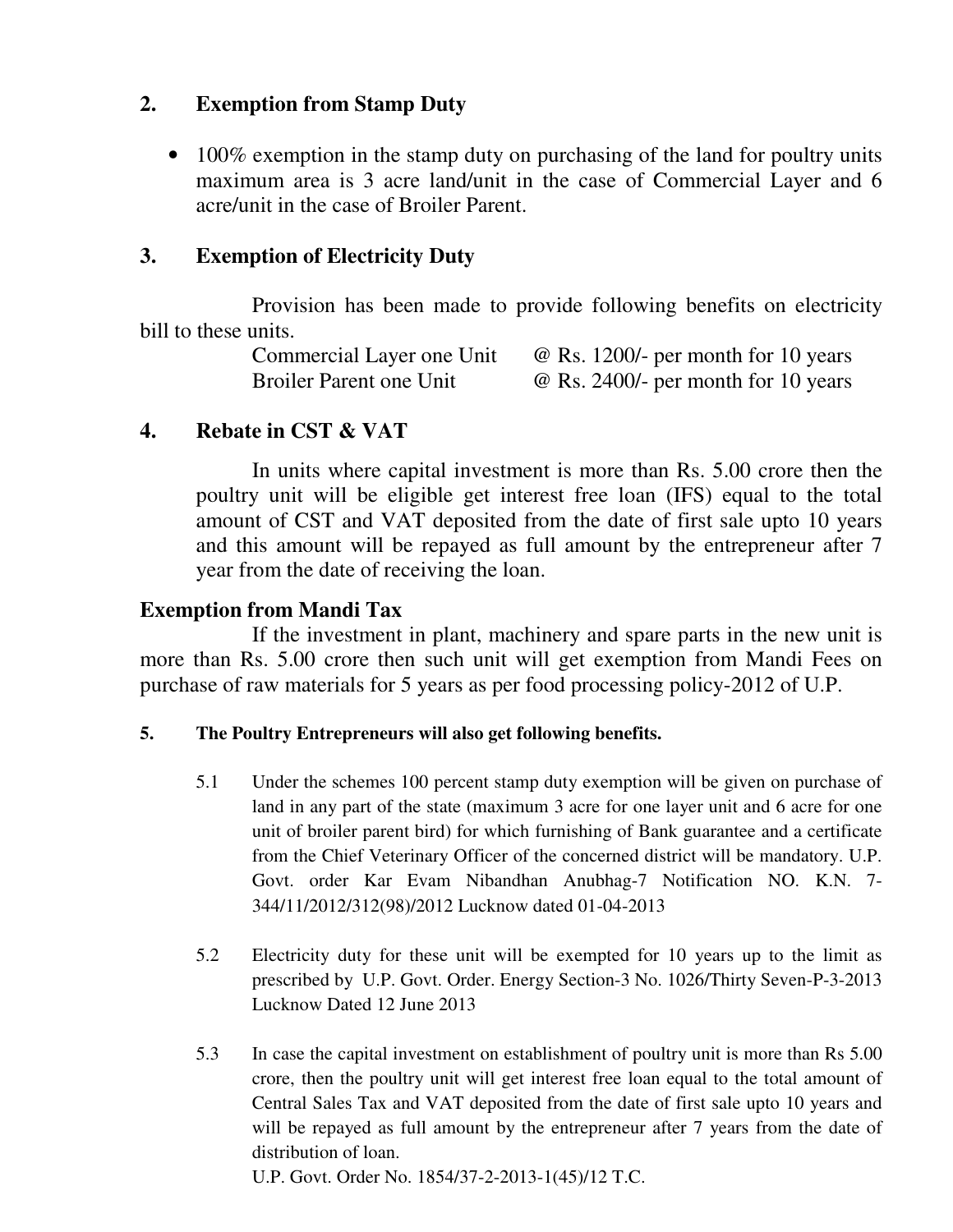- 5.4 Similarly, if the investment in plant, machinery and spare parts in the new unit is more than Rs. 5.00 crore, then such unit will get exemption from Mandi Fees on purchase of raw materials for 5 years as per food processing policy- 2012 of U.P.
- 6. Application form available on website shall be submitted to Director, Animal Husbandry, Uttar Pradesh, Gokarannath Road, Badshah Bagh, Lucknow

 Proforma 'A' is for Commercial Layer Farming. Proforma 'B' is for Parent Broiler Farming

 For details contact to the Director, Department of Animal Husbandry, Gokrannath Road, Badshah Bagh, Lucknow, U.P. Telephone No. 0522-2740238, 0522-2740482, Fax-0522- 2740202. Investors can also contact on **Toll Free No. 1800 180 5141, 0522-2741991, 0522- 2741992** and Fax No 0522-2740832. You can also visit on department **websitehttp://animalhusb.up.nic.in** for information.

**Contact Person-** Dr. A.U. Qidwai-08090396756, Email-ahrazqidwai@yahoo.com, Dr. V.K. Sinha-09839300136, Email-vks56@yahoo.com Dr. Jaikesh Pandey-09451374055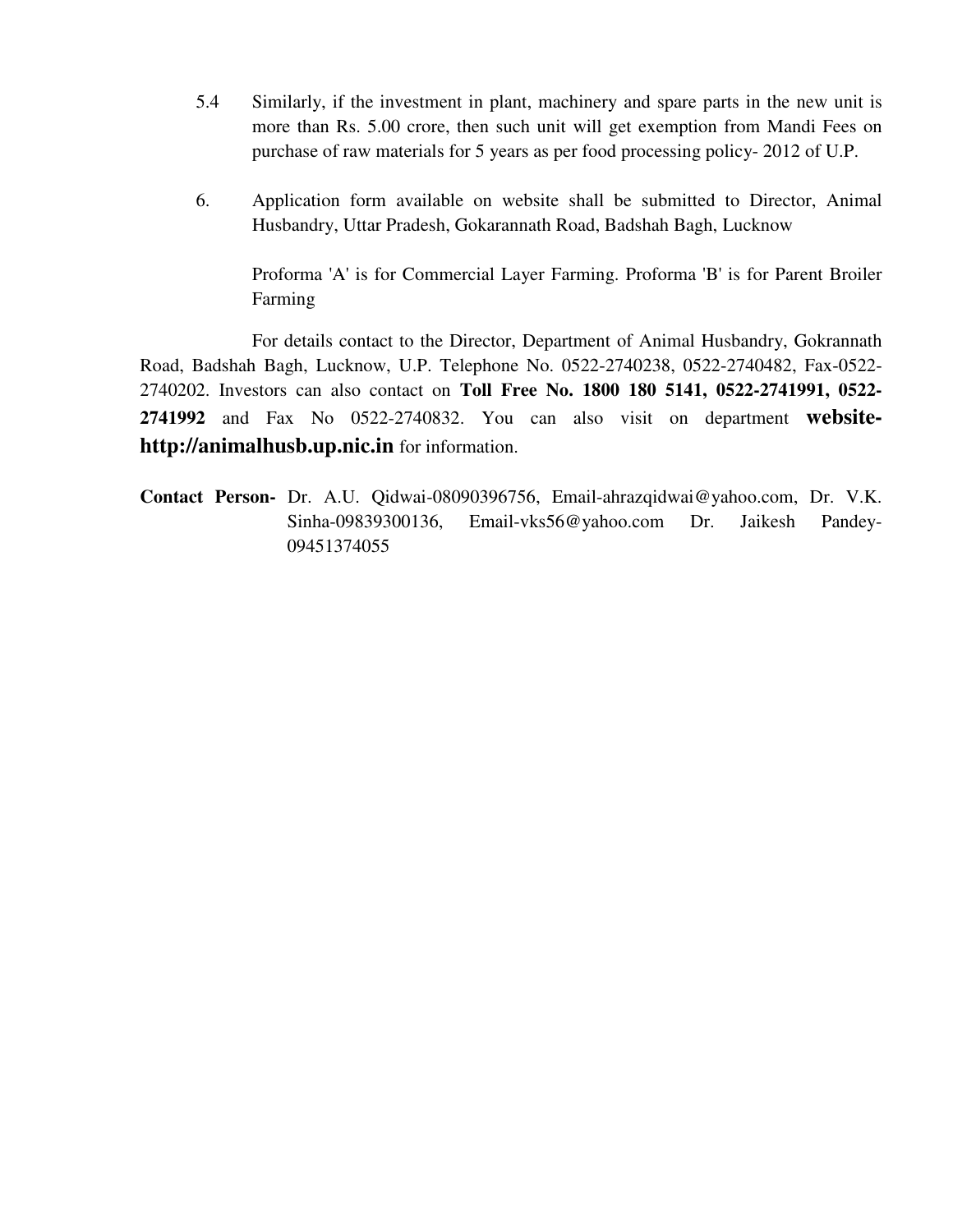#### **Proforma-A**

# **Department of Animal Husbandry, Uttar Pradesh, Lucknow. Uttar Pradesh Poultry Project-2013**

(UPGovt. No. 13 मु०स / सैतीस-2-2013-1(45) / 12टी0सी0 दिनांक 15 मई 2013 पैरा-6)

# **Format For Submission of Scheme Layer Farm**

#### **1. General**

- i. Name of the sponsoring bank
- ii. Address of the controlling office sponsoring the scheme
- iii. Nature and objectives of the proposed scheme

# Photo

#### iv. Details of proposed investments

| S.No.             | <b>Investment</b> | <b>No of Units</b> |
|-------------------|-------------------|--------------------|
| $\left( a\right)$ |                   |                    |
| (b)               |                   |                    |
| (c)               |                   |                    |

#### v. Specification of the scheme area (Name & Block/s)

| S.No. | <b>District</b> | <b>Block</b> |
|-------|-----------------|--------------|
|       |                 |              |
|       |                 |              |
|       |                 |              |

#### vi. Names of the financing bank's branches (Nationalized Bank)

| S.No. | <b>Name of Branches</b> | <b>District</b> |
|-------|-------------------------|-----------------|
| (a)   |                         |                 |
| (b)   |                         |                 |
| (c)   |                         |                 |

 vii. Status of beneficiaries (individual/Partnership/Company/ Corporation/Co-operative Society/Others viii. Details of borrower's profile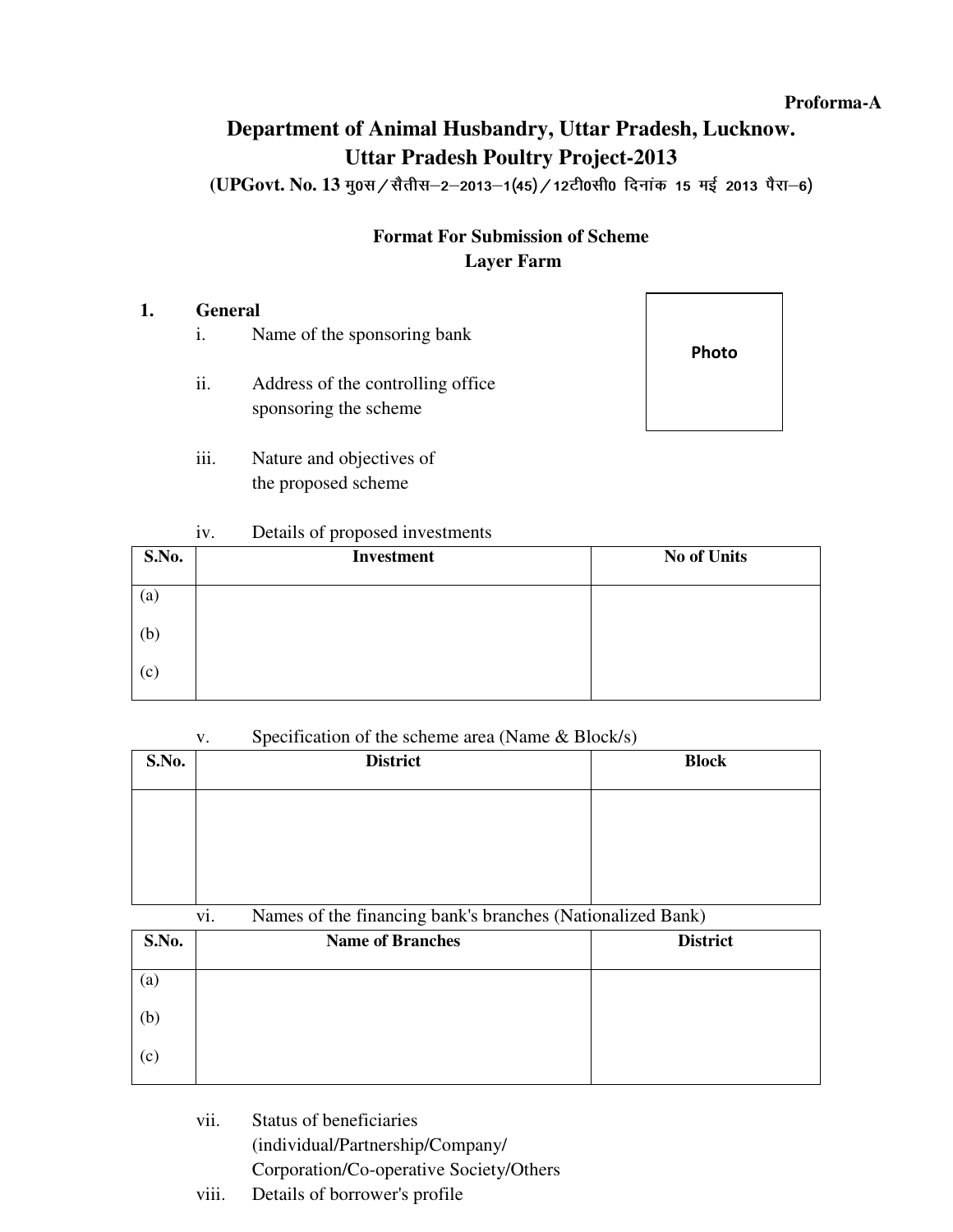| $\left( \text{a}\right)$ | Capability                                      |  |
|--------------------------|-------------------------------------------------|--|
| (b)                      | Experience                                      |  |
| (c)                      | <b>Financial Soundness</b>                      |  |
| (d)                      | <b>Technical/Other Special Qualifications</b>   |  |
| (e)                      | Technical/Managerial Staff and adequacy thereof |  |

# **Separate paper can be used for submitting information where ever necessary**

# **PROJECT REPORT LAYER FARM**

# 2. Technical Aspects

### a) Location Land and Land Development

|               | Location details of the project                     |  |
|---------------|-----------------------------------------------------|--|
| $\mathbf{ii}$ | Total Area of land and its cost                     |  |
| iii)          | Site Map                                            |  |
| iv)           | Particulars of land development, fencing gates etc. |  |

# b) Civil Structures

|   | Detailed cost estimates along with measurements of<br>various civil structures                |
|---|-----------------------------------------------------------------------------------------------|
| - | Sheds for Birds<br>Store room<br>Dressing room<br>Office room<br>Quarters for staff<br>Others |

### c) Equipment/Plant and Machinery

| $\mathbf{i}$  | Feeders                      |  |
|---------------|------------------------------|--|
| $\mathbf{ii}$ | Waterers                     |  |
| iii)          | Generator                    |  |
| iv)           | Feed grinder and mixer       |  |
| V)            | Debeaker                     |  |
| vi)           | Vaccinator                   |  |
| vii)          | Fridge/Deep Freezer          |  |
| viii)         | other equipment if necessary |  |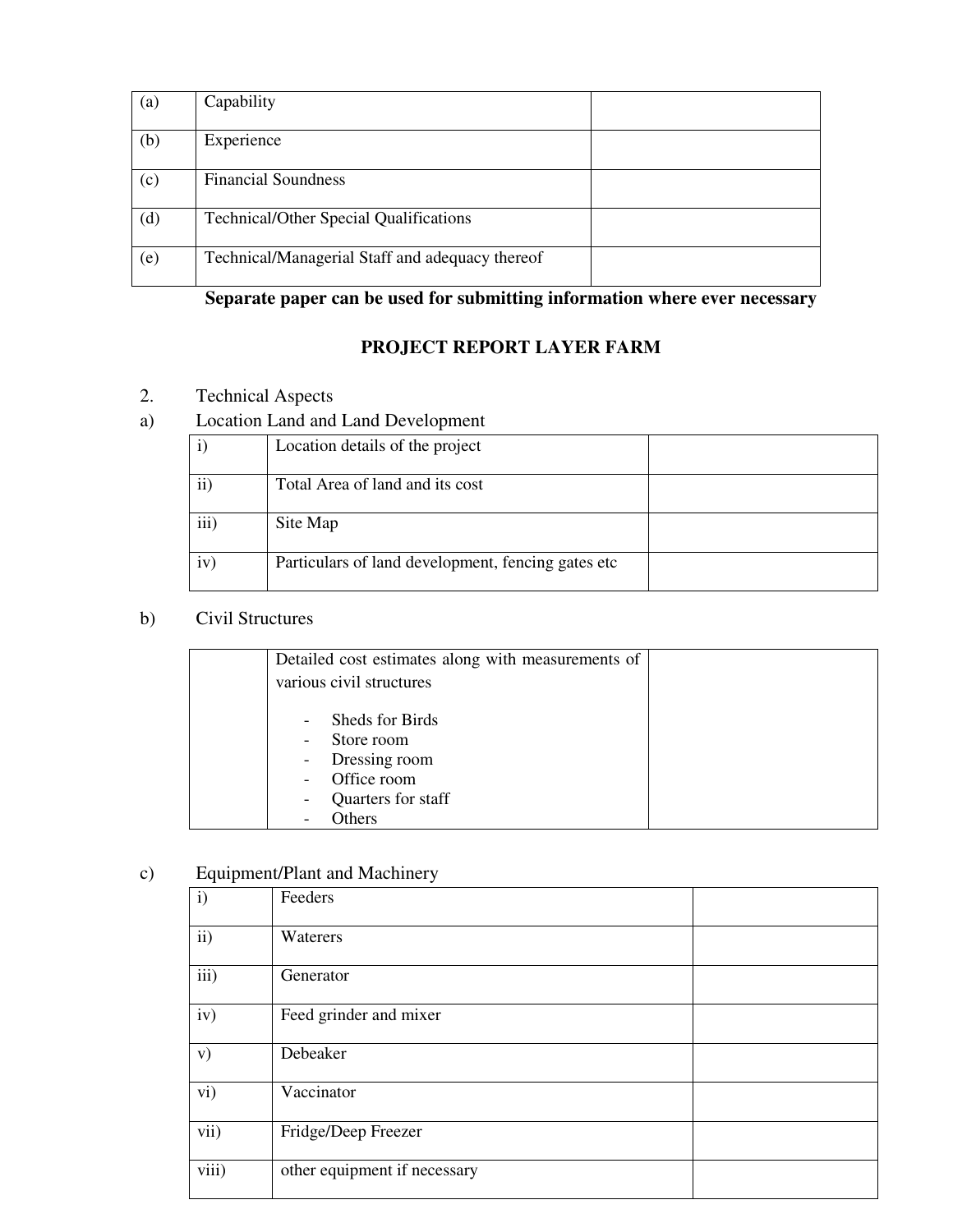|               | ix)                          | Truck/Van/Jeep (Price quotations for the above equipment |  |                                              |  |  |
|---------------|------------------------------|----------------------------------------------------------|--|----------------------------------------------|--|--|
|               | $\mathbf{x})$                | Others                                                   |  |                                              |  |  |
| $\mathbf{d}$  |                              | Housing                                                  |  |                                              |  |  |
|               | i)                           | Type of housing                                          |  | Deep Litter/Cages/<br>Environment controlled |  |  |
|               | $\mathbf{ii}$                | Area required (Sqft/bird)                                |  |                                              |  |  |
| $\mathbf{e})$ | <b>Birds</b>                 |                                                          |  |                                              |  |  |
|               | $\mathbf{i}$                 | Location details of the project                          |  |                                              |  |  |
|               | $\mathbf{ii}$                | No of birds to be purchased                              |  |                                              |  |  |
|               | iii)                         | Source of purchase cost of bird                          |  |                                              |  |  |
|               | iv)                          | Rs. per bird                                             |  |                                              |  |  |
|               | V)                           | Vaccination of purchased birds                           |  |                                              |  |  |
|               | vi)                          | Proposed programme of replacement                        |  |                                              |  |  |
| f             | <b>Production Parameters</b> |                                                          |  |                                              |  |  |
|               | $\mathbf{i}$                 | <b>Standard Egg Production</b>                           |  |                                              |  |  |

|                 | Standard Egg Production                          |  |
|-----------------|--------------------------------------------------|--|
| $\cdots$<br>11  | Feed efficiency (kg of feed/No of eggs produced) |  |
| $\cdots$<br>111 | Mortality                                        |  |

g) Bird placement shedule/Chart

Dates to be appended

# **PROJECT REPORT LAYER FARM**

# h) Feeding

| $\mathbf{i}$  | Source of availability                                                                                                                         | Purchased<br>feed<br><sub>or</sub><br>own<br>manufacturing |
|---------------|------------------------------------------------------------------------------------------------------------------------------------------------|------------------------------------------------------------|
| $\mathbf{ii}$ | If Purchased<br>Place of purchase<br>a)<br><b>Brand</b><br>b)<br>Cost (Rs. / kg)<br>C)<br>Chick<br>$\overline{\phantom{0}}$<br>Grower<br>Layer |                                                            |
| iii)          | If manufactured on farm<br>a) capacity of feed grinder and mixer<br>b) source raw material                                                     |                                                            |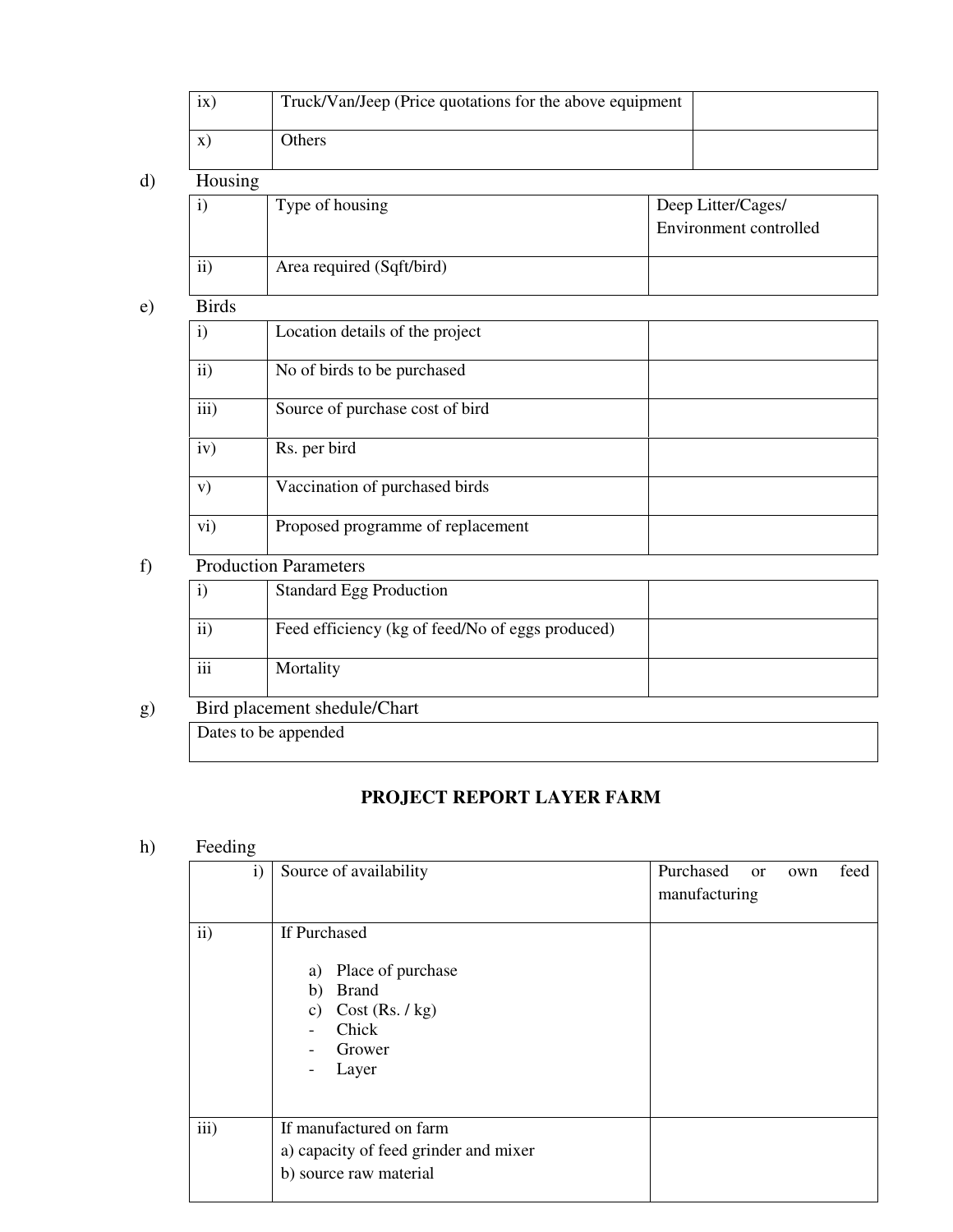|     | c) Feed Formula                                      |  |
|-----|------------------------------------------------------|--|
|     | d) Cost of Production (Rs. /kg)                      |  |
|     | - Chick                                              |  |
|     | -Grower                                              |  |
|     | -Layer                                               |  |
|     | Requirement (kg per bird)                            |  |
| iv) | Chick<br>$\overline{a}$<br>Grower<br>۰<br>Layer<br>- |  |

# i) Veterinary Aid

| $\mathbf{i}$  | Source                                                                                                                                               |  |
|---------------|------------------------------------------------------------------------------------------------------------------------------------------------------|--|
| $\mathbf{ii}$ | Location                                                                                                                                             |  |
| iii)          | Distance (km)                                                                                                                                        |  |
| iv)           | Availability of staff                                                                                                                                |  |
| V)            | Type of facilities available                                                                                                                         |  |
| $\rm vi)$     | If own arrangements are made<br>Employment a veterinary/doctor/stockman/<br>a)<br>consultant<br>Periodicity of visit<br>b)<br>Amount Paid (Rs)<br>c) |  |
| vii)          | Expenditure per bird per cycle (Rs)                                                                                                                  |  |

# j) Electricity

|           | Source                          | SCB/Other |
|-----------|---------------------------------|-----------|
| $\rm ii)$ | Approval from electricity board |           |
| iii)      | Connected load                  |           |
| iv)       | Problems of power failure       |           |
| V)        | Arrangements for generator      |           |

k) Water

| , , <b></b>    |                  |  |
|----------------|------------------|--|
|                | Source           |  |
| $\cdots$<br>11 | Quality of water |  |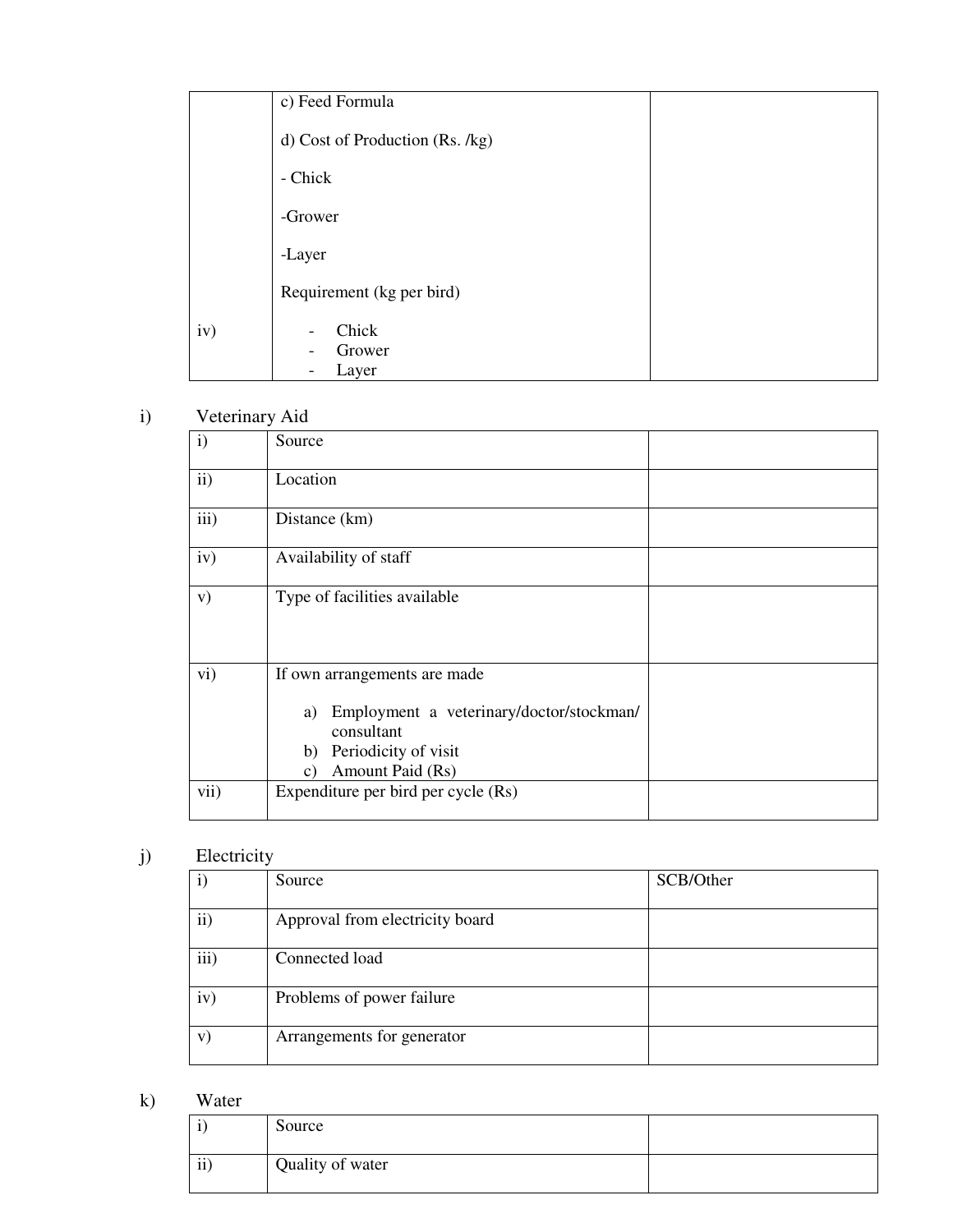| $\cdots$<br>111 | Availability of sufficient quantity for drinking and<br>cleaning   |  |
|-----------------|--------------------------------------------------------------------|--|
| 1V              | If investment has to be made type of structure,<br>design and cost |  |

### l) Marketing of Eggs

|               | --0 -- -00-                         |  |
|---------------|-------------------------------------|--|
| $\mathbf{i}$  | Source of sale                      |  |
| $\mathbf{ii}$ | Place of disposal                   |  |
| iii)          | Distance (km)                       |  |
| iv)           | Basis of payment (Number or weight) |  |
| iv)           | Price realized - (Rs./kg/egg)       |  |
| V)            | Periodicity of payment              |  |

# m) Marketing of Other products

|          | Manure - Qty/bird price per unit (Rs/Qt) |  |
|----------|------------------------------------------|--|
| $\cdots$ | Empty gunny bags Number and cost/bag     |  |

# n) Beneficiary experience

# o) Comments on technical feasibility

# p) Government restrictions if any

# 3. Financial Aspects

# i) Unit Cost

| SNo. | <b>Name of Investment</b> | <b>Physical Unit and</b><br>specification | Unit cost with<br>component wise<br>breakup (Rs) |
|------|---------------------------|-------------------------------------------|--------------------------------------------------|
|      |                           |                                           |                                                  |
|      |                           |                                           |                                                  |

ii) Down payment/margin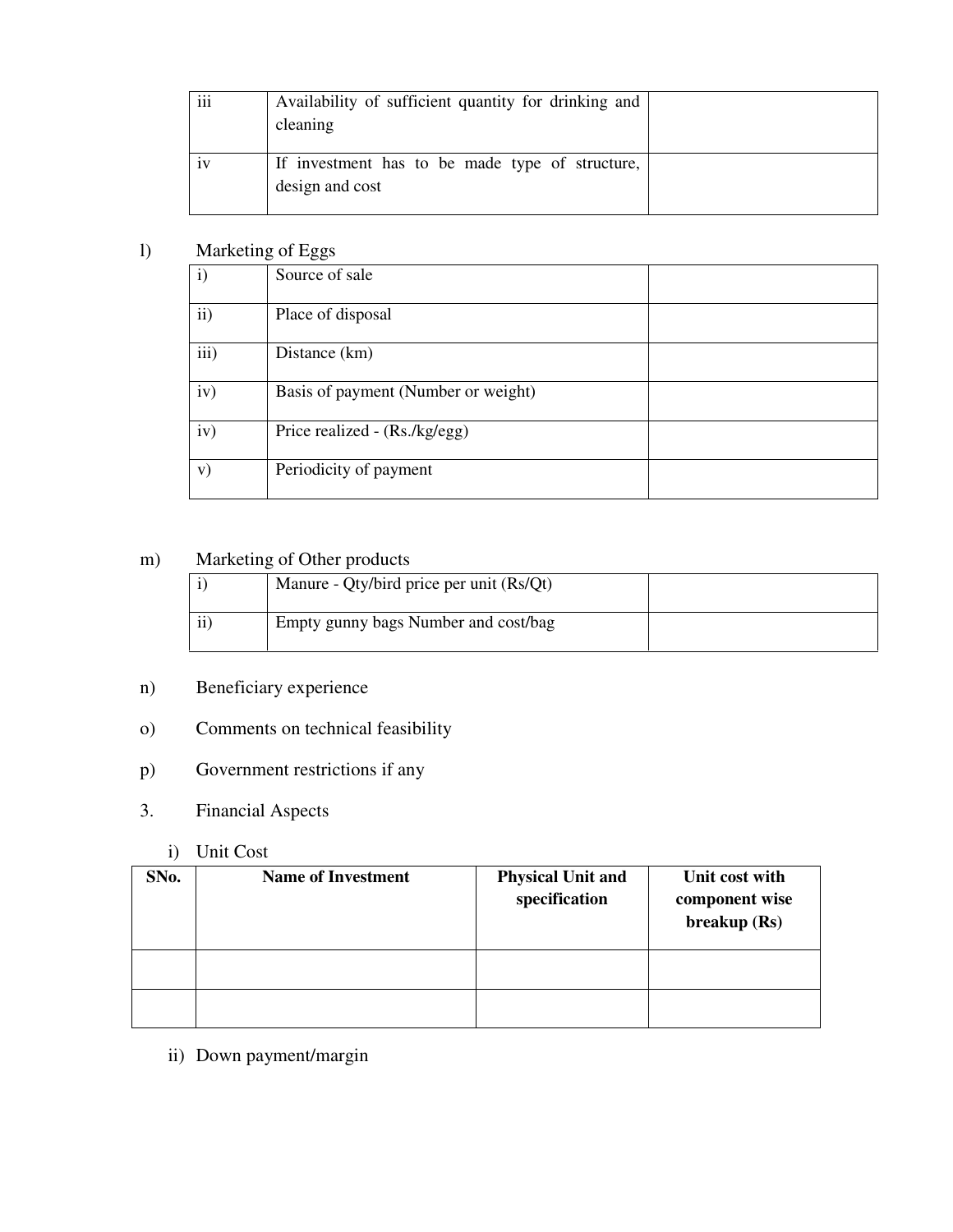#### iii) Year wise physical & financial programme

| Year | <b>Investment</b> | <b>Physical units</b><br>(Rs) | <b>Unit Cost</b><br>(Rs) | <b>Total outlay</b><br>/(Rs) | <b>Margin</b><br>(Rs) | <b>Bank</b><br>loan(Rs) |
|------|-------------------|-------------------------------|--------------------------|------------------------------|-----------------------|-------------------------|
|      |                   |                               |                          |                              | v                     |                         |
|      |                   |                               |                          |                              |                       |                         |

iv) Financial viability (Comment on the cash flow projection on a farm mode/unit

| Particulars                         |  |
|-------------------------------------|--|
| Internal Rate of Return (IRR)<br>a) |  |
| b) Benefit Cost Ratio (BCR)         |  |
| c) Net Present Worth (NPW)          |  |

v) Financial position of the borrower's (to be furnished in case of corporate bodies/partnership firms)

- a. Profitability ratio
	- i. GP ratio
	- ii. NP ratio
- b. Debt equity ratio
- c. Whether Income tax & other obligations are paid upto date
- d. Whether audit is upto date (enclosed copies of audited financial statements for the last three years)

#### vi) Lending Terms

- i) Rate of interest
- ii) Grace period
- iii) Repayment period
- iv) Nature security
- v) Availability of Government Guarantee wherever necessary
- 4. Infrastructural Facilities
- a) Availability of technical staff with bank/ implementing authority for monitoring
- b) Details of i) Technical guidance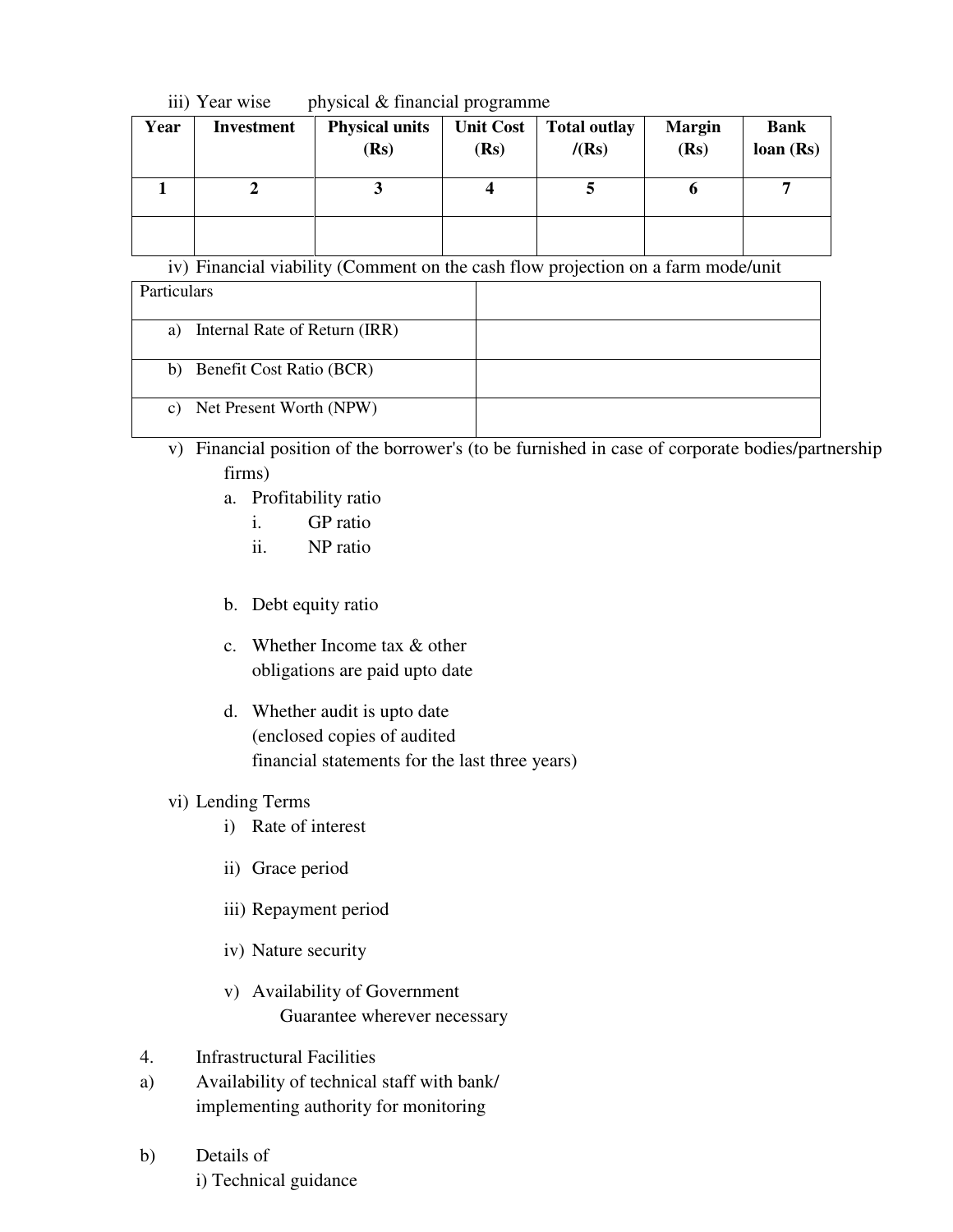ii) Training Facilities iii) Govt. support extension support

c) Insurance type of policy

 Periodicity Rate of premium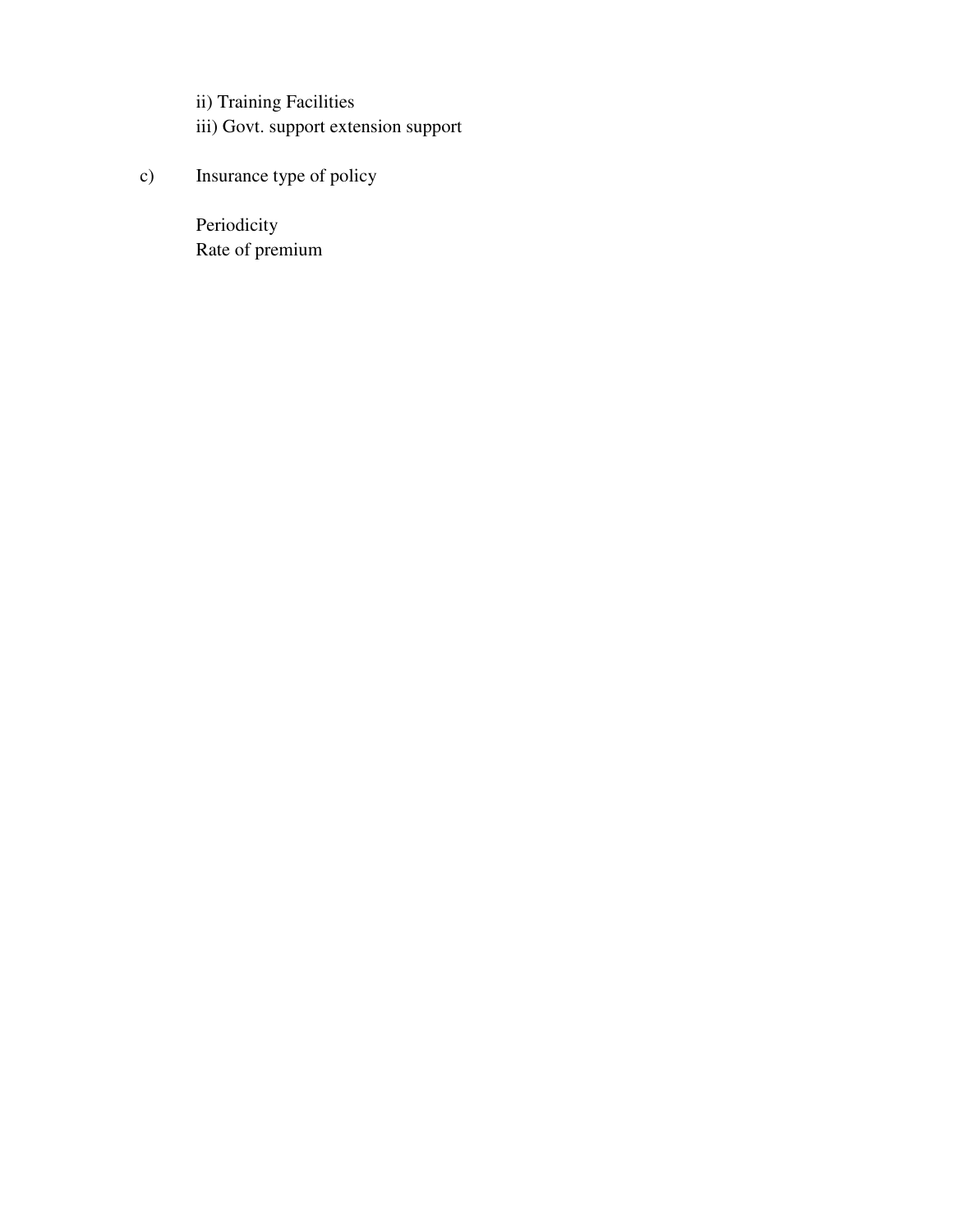# **Annexure- A-I**

| 1.               | Unit Size                |  |
|------------------|--------------------------|--|
| 2.               | System of rearing        |  |
| 3.               | District                 |  |
| 4.               | Unit cost (Rs)           |  |
| $\overline{5}$ . | Bank Loan (Rs)           |  |
| 6.               | Margin Money (Rs)        |  |
| 7.               | Repayment period (Years) |  |
| 8.               | Interest rate $(\% )$    |  |
| 9.               | BCR at 15% DF            |  |
| 10.              | NPW at $15\%$ DF (Rs)    |  |
| 11.              | IRR $(\%)$               |  |

### **Annexure A-II**

*Economic of Layers Farming - Investment Plan* 

| SNo. | <b>Description</b>                                      | <b>Main Points</b> | <b>Physical</b> | Unit                           | <b>Total</b>      |
|------|---------------------------------------------------------|--------------------|-----------------|--------------------------------|-------------------|
|      |                                                         |                    | Unit            | <b>Investment</b><br>(Rs/Unit) | <b>Investment</b> |
| 1.   | Shed and other constructions                            |                    |                 |                                |                   |
|      | A. Brooder cum grower shed                              |                    |                 |                                |                   |
|      | <b>B.</b> Layer Shed                                    |                    |                 |                                |                   |
|      | C. Store Room                                           |                    |                 |                                |                   |
| 2.   | Watering system (Moter Pump<br>pipeline etc.)           |                    |                 |                                |                   |
| 3.   | Other requirements Brooder,<br>Grower, Layer House      |                    |                 |                                |                   |
| 4.   | Investment for first 3 batches<br>recurring expenditure |                    |                 |                                |                   |
|      | a. Cost chicks                                          |                    |                 |                                |                   |
|      | b. Cost of feed                                         |                    |                 |                                |                   |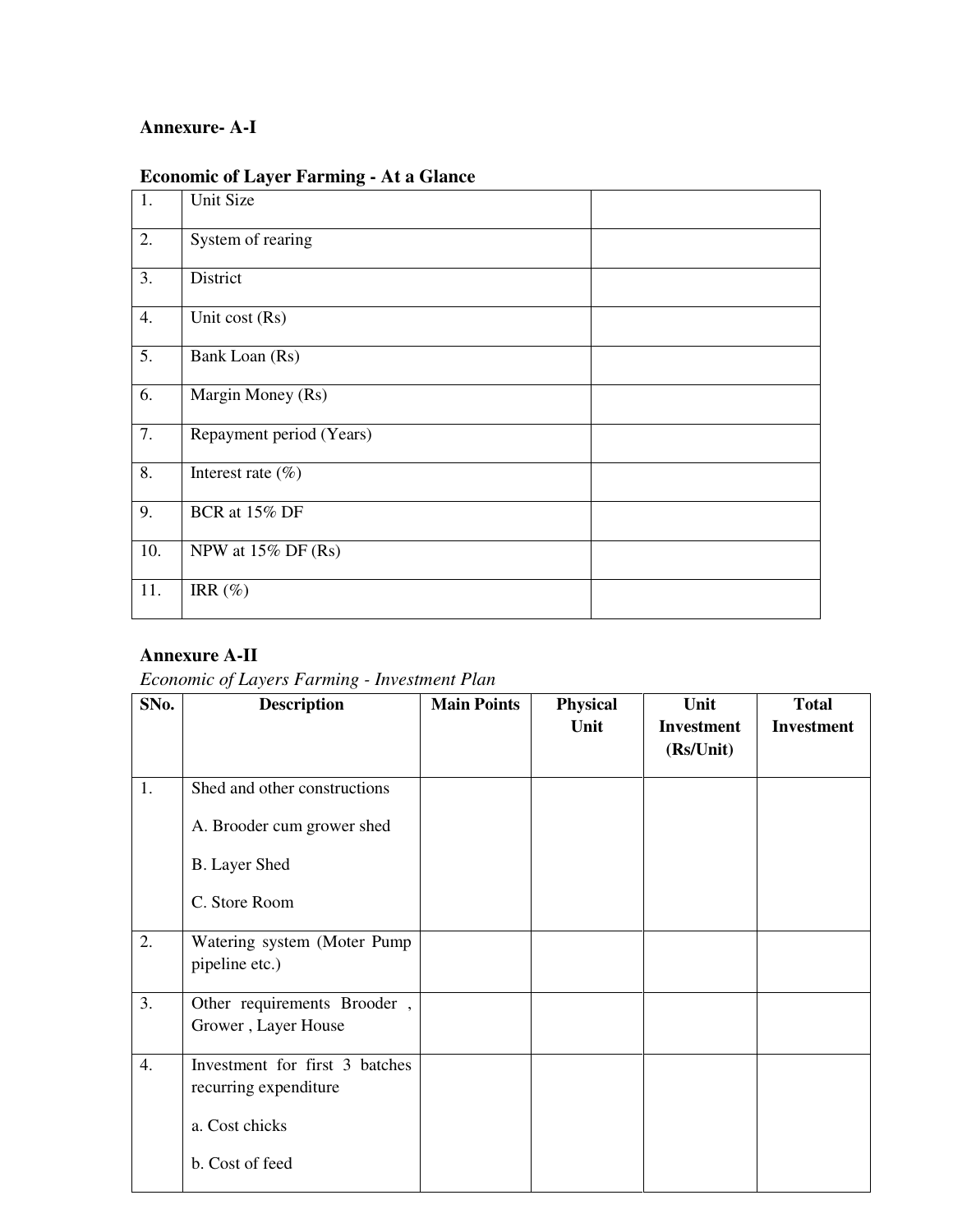|     | c. Medication, litter, labour etc |  |  |
|-----|-----------------------------------|--|--|
| C.  | <b>Total Financial Investment</b> |  |  |
| -6. | Margin Money (30%)                |  |  |
| ⇁   | Bank Loan $(70\%)$                |  |  |

# **Annexure A-III**

# **Economic of Layer Farming - Techno Economic Parameters**

| 1.  | No of egg laying birds (Layers)                                                                                            |  |
|-----|----------------------------------------------------------------------------------------------------------------------------|--|
| 2.  | Relating period (weeks)                                                                                                    |  |
|     | <b>Brooding cum Growing</b>                                                                                                |  |
| 3.  | No of batches                                                                                                              |  |
| 4.  | Space requirement per bird (sft)                                                                                           |  |
|     | Brooding cum Growing                                                                                                       |  |
|     | Laying Period                                                                                                              |  |
| 5.  | Cost of construction of sheds (Rs/Sqft)                                                                                    |  |
| 6.  | Store room area to be constructed (Sqft)                                                                                   |  |
| 7.  | Cost of construction of store room(Rs/Bird)                                                                                |  |
| 8.  | Cost of equipments and other requirements (Rs/Bird)                                                                        |  |
|     | Brooding, Growing and Cages                                                                                                |  |
| 9.  | Mortality Percentage (%)                                                                                                   |  |
| 10. | Cost of DOCs (Rs/Chick)                                                                                                    |  |
| 11. | Supply of free chicks $(\%)$                                                                                               |  |
| 12. | Extra Purchased (%)                                                                                                        |  |
| 13. | Feed requirement (kg/bird)<br>Brooding stage, growing stage<br><b>Laying Stage</b>                                         |  |
| 14  | Feed cost (Rs/kg)<br><b>Chicks/Grower Mash</b><br>Layer Mash                                                               |  |
| 15  | Expenditure on labour (Rs/month)                                                                                           |  |
| 16  | Over heads cost (Cost of medicines, vaccine,<br>Insurance litter etc) (Rs/bird)<br>Brooding, growing stage<br>Laying Stage |  |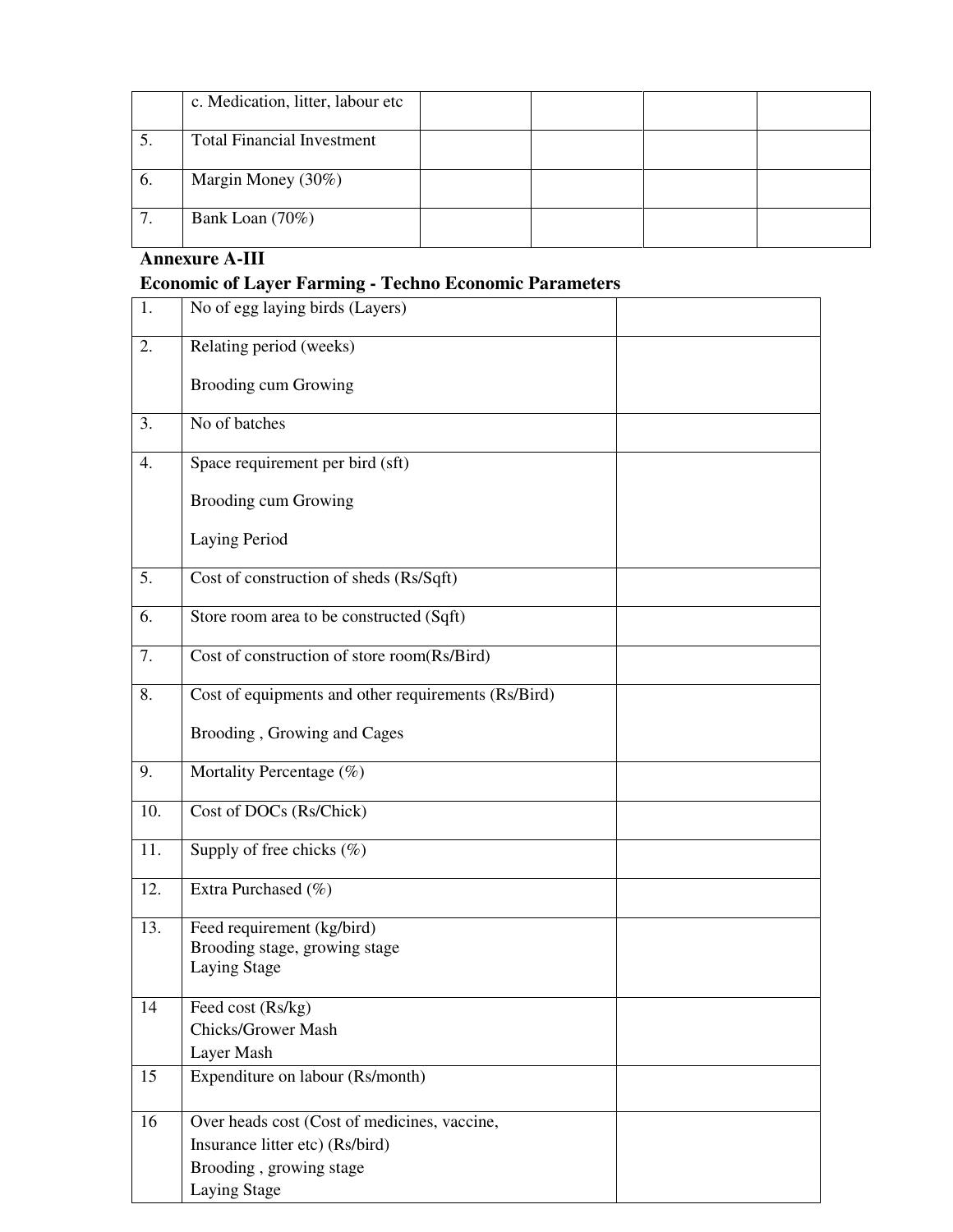| 17 | <b>Egg Production</b>                    |
|----|------------------------------------------|
| 18 | Price of Egg (Rs/Egg)                    |
| 19 | Body weight of disposable birds (kg)     |
| 20 | Sale price of disposable birds (Rs/bird) |
| 21 | Income from manure (Rs/bird)             |
|    | Brooding, growing stage                  |
|    | Laying stage                             |
| 22 | No of gunny bag (per ton of feed)        |
| 23 | Income from gunny bags (Rs/bag)          |
| 24 | Depreciation on sheds $(\%)$             |
| 25 | Depreciation on equipment $(\%)$         |
| 26 | Margin Money (%)                         |
| 27 | Interest rate $(\% )$                    |
| 28 | Repayment period (years)                 |
| 29 | Grace period (years)                     |
| 30 | Construction period (months)             |
| 31 | Rest period for sheds (weeks)            |
|    | Brooder, grower stage                    |
|    | Laying Period                            |

Name and address of the entrepreneur............

contact no..................

signature of entrepreneur.................................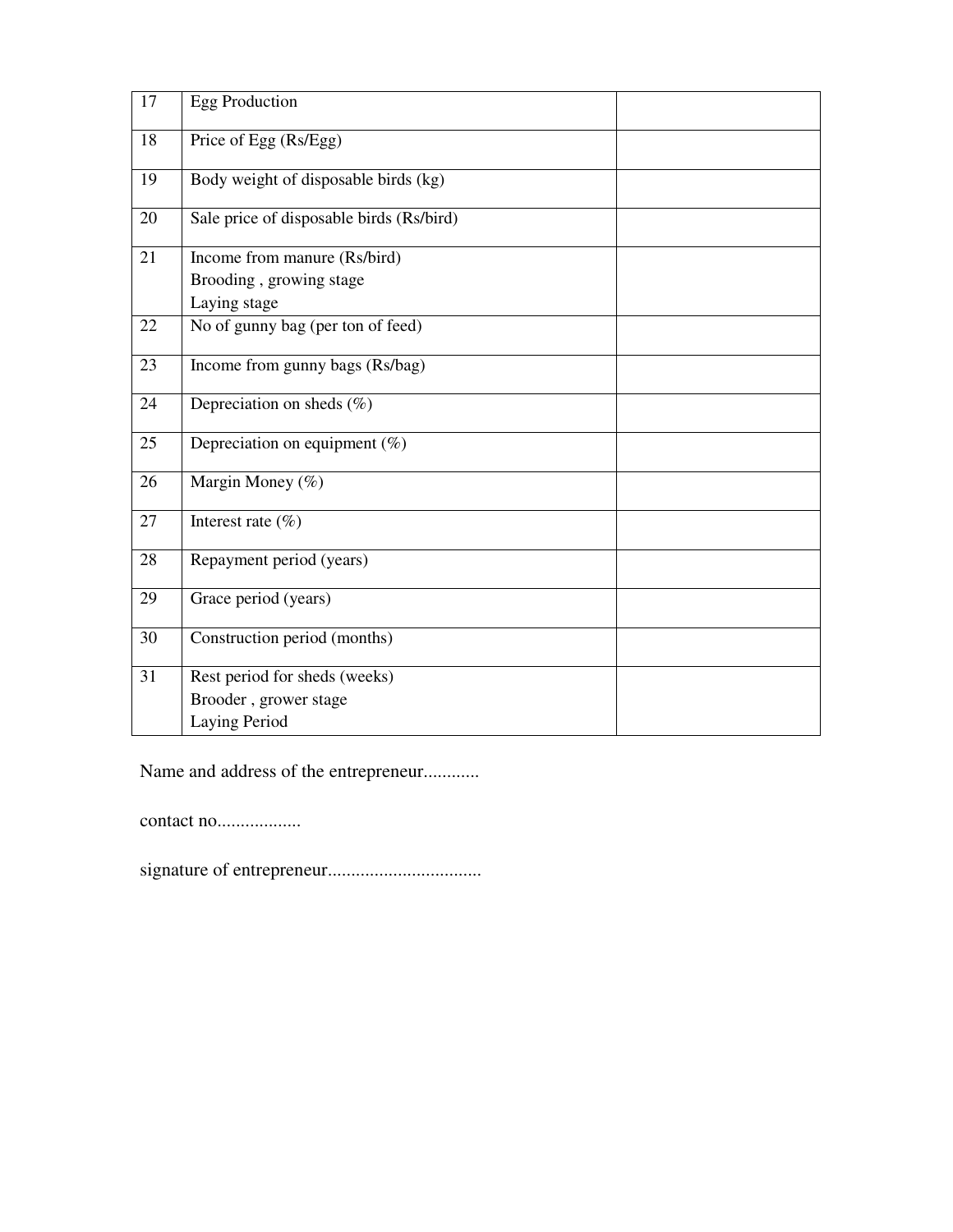#### **Proforma-B**

# **Department of Animal Husbandry, Uttar Pradesh, Lucknow. Uttar Pradesh Poultry Project-2013**

(UPGovt. No. 13 मु0स / सैतीस-2-2013-1(45) / 12टी0सी0 दिनांक 15 मई 2013 पैरा-6)

# **Format For Submission of Scheme Broiler Parent Farm**

#### 1. General

- i. Name of the sponsoring bank
- ii. Address of the controlling office sponsoring the scheme
- iii. Nature and objectives of the proposed scheme



#### iv. Details of proposed investments

| S.No.             | Investment | <b>No of Units</b> |
|-------------------|------------|--------------------|
| $\left( a\right)$ |            |                    |
| (b)               |            |                    |
| (c)               |            |                    |

v. Specification of the scheme area (Name & Block/s)

| S.No. | <b>District</b> | <b>Block</b> |
|-------|-----------------|--------------|
|       |                 |              |
|       |                 |              |
|       |                 |              |

| Names of the financing bank's branches (Nationalized Bank) |  |
|------------------------------------------------------------|--|
|------------------------------------------------------------|--|

| S.No.             | <b>Name of Branches</b> | <b>District</b> |
|-------------------|-------------------------|-----------------|
| $\left( a\right)$ |                         |                 |
| (b)               |                         |                 |
| (c)               |                         |                 |

 vii. Status of beneficiaries (individual/Partnership/Company/ Corporation/Co-operative Society/Others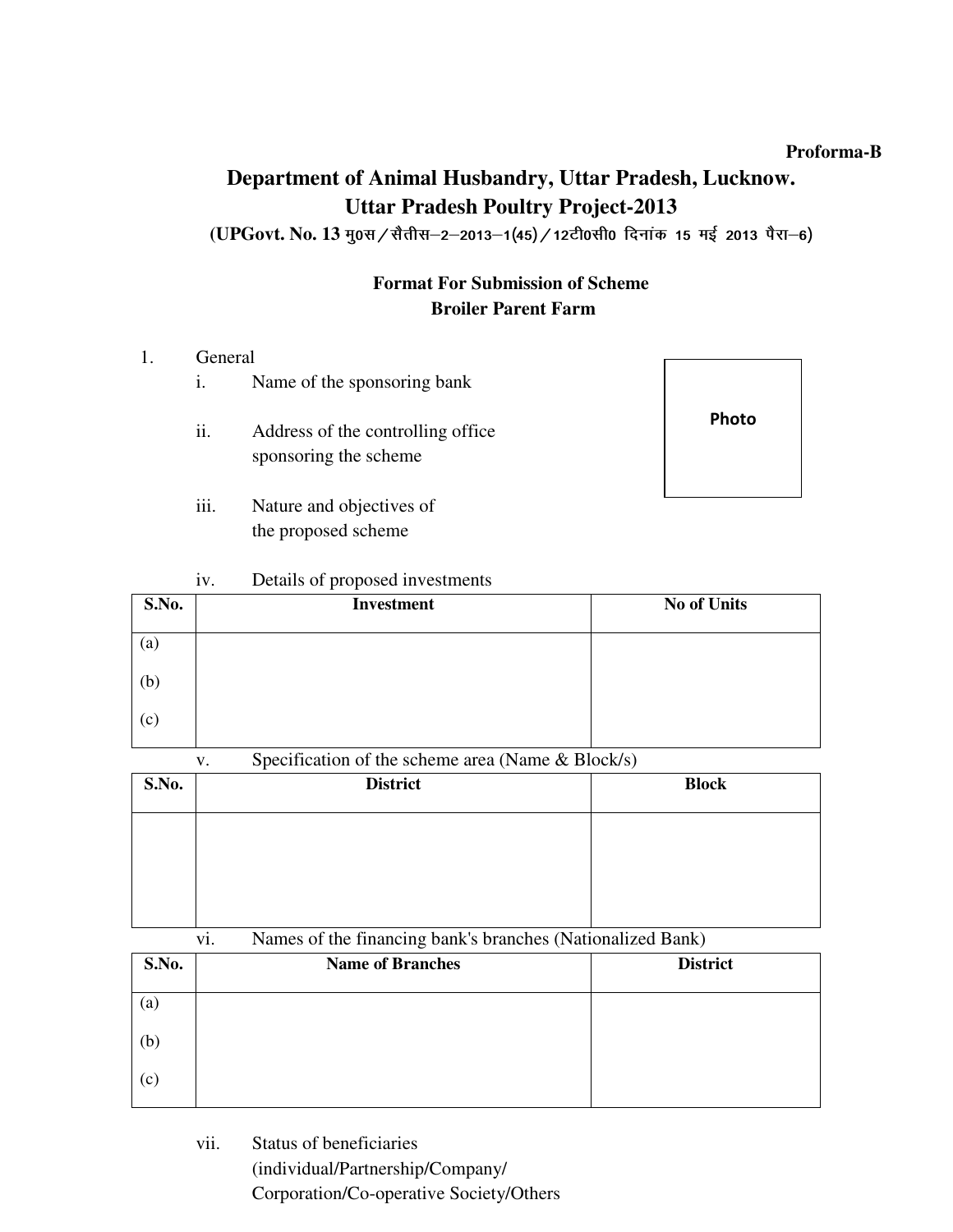|     | VIII.<br>Details of bottowers profile           |          |
|-----|-------------------------------------------------|----------|
| (a) | Capability                                      | District |
| (b) | Experience                                      |          |
| (c) | <b>Financial Soundness</b>                      |          |
| (d) | <b>Technical/Other Special Qualifications</b>   |          |
| (e) | Technical/Managerial Staff and adequacy thereof |          |

### viii. Details of borrower's profile

# **Separate paper can be used for submitting information where ever necessary PROJECT REPORT BROILER PARENT FARM**

- 2. Technical Aspects
- a) Location Land and Land Development

|           | Location details of the project                    |  |
|-----------|----------------------------------------------------|--|
| $\rm ii)$ | Total Area of land and its cost                    |  |
| iii)      | Site Map                                           |  |
| iv)       | Particulars of land development, fencing gates etc |  |

### b) Civil Structures

| Detailed cost estimates along with measurements of                                                                              |
|---------------------------------------------------------------------------------------------------------------------------------|
| various civil structures                                                                                                        |
| Sheds for Birds<br>-<br>Store room<br>$\overline{\phantom{a}}$<br>Dressing room<br>$\overline{\phantom{a}}$<br>Office room<br>- |
| Quarters for staff<br>-                                                                                                         |
| Others                                                                                                                          |

### c) Equipment/Plant and Machinery

| $\mathbf{1}$ $\mathbf{1}$ | ັ                      |  |
|---------------------------|------------------------|--|
| $\mathbf{i})$             | Feeders                |  |
| ii)                       | Waterers               |  |
| iii)                      | Generator              |  |
| iv)                       | Feed grinder and mixer |  |
| V)                        | Debeaker               |  |
| vi)                       | Vaccinator             |  |
| vii)                      | Fridge/Deep Freezer    |  |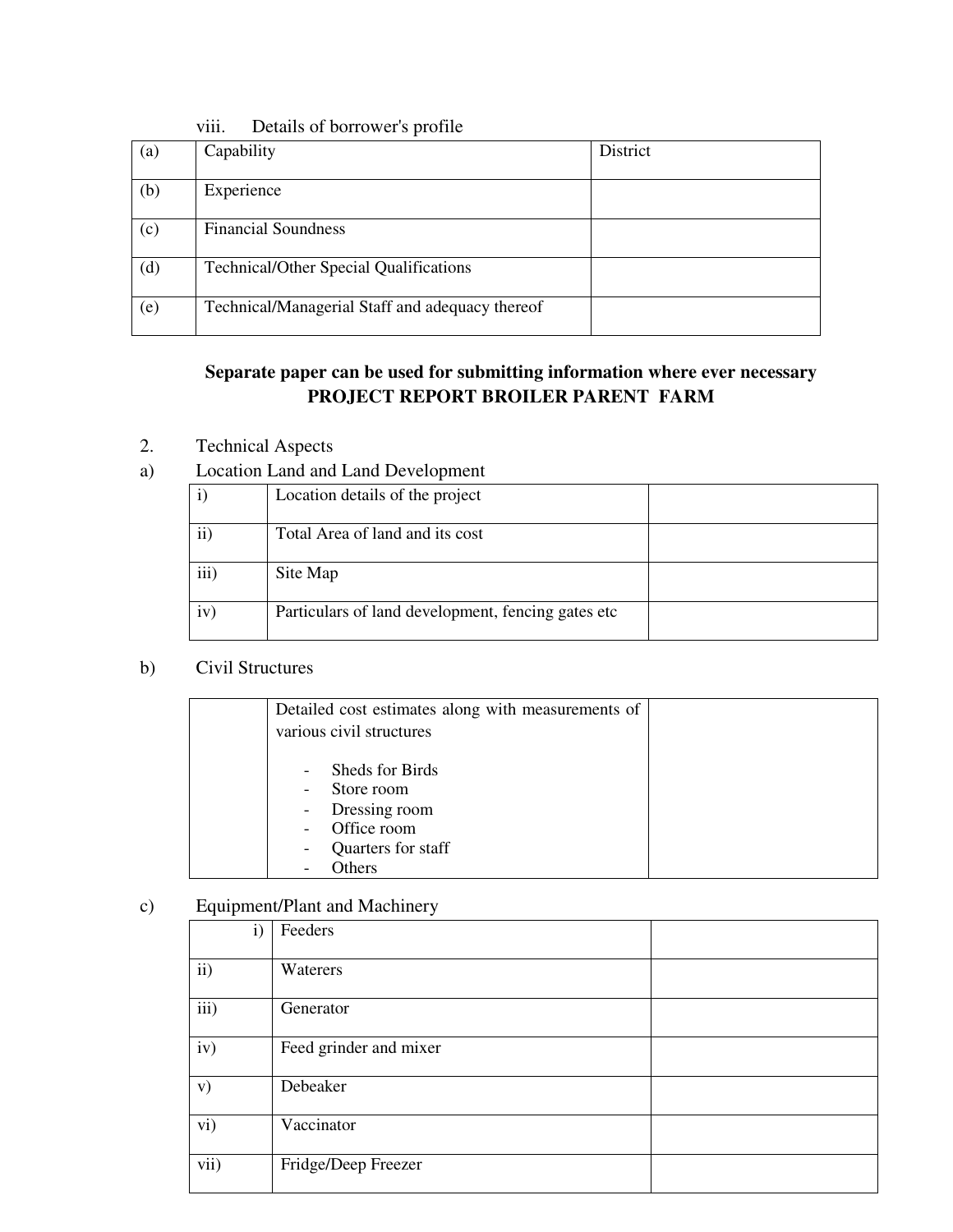| viii) | Dressing equipment if necessary                             |  |
|-------|-------------------------------------------------------------|--|
| ix)   | Truck/Van/Jeep (Price quotations for the above<br>equipment |  |
|       | Others                                                      |  |

### d) Housing

|    | Type of housing           | Deep Litter/Cages/     |
|----|---------------------------|------------------------|
|    |                           | Environment controlled |
|    |                           |                        |
| ii | Area required (Sqft/bird) |                        |

#### e) Birds

| $\mathbf{i}$  | Location details of the project   |  |
|---------------|-----------------------------------|--|
| $\mathbf{ii}$ | No of birds to be purchased       |  |
| iii)          | Source of purchase cost of bird   |  |
| iv)           | Rs. per bird                      |  |
| V)            | Vaccination of purchased birds    |  |
| vi)           | Proposed programme of replacement |  |

### f) Production Parameters

|                     | Standard Chick Production per female             |  |  |  |
|---------------------|--------------------------------------------------|--|--|--|
| $\ddot{\mathbf{i}}$ | Feed efficiency (kg of feed/No of eggs produced) |  |  |  |
| $\cdots$<br>111     | Mortality                                        |  |  |  |

# g) Bird Chart

Date to be appended

# **PROJECT REPORT BROILER PARENT**

### h) Feeding

| $\mathbf{i}$ | Source of availability                                                                                                                                            | Purchased of<br>feed<br>own<br>manufacturing |
|--------------|-------------------------------------------------------------------------------------------------------------------------------------------------------------------|----------------------------------------------|
| ii)          | If Purchased<br>Place of purchase<br>d)<br><b>Brand</b><br>e)<br>Cost (Rs. / kg)<br>f)<br>Chick<br>-<br>Grower<br>$\overline{\phantom{a}}$<br><b>Breeder</b><br>- |                                              |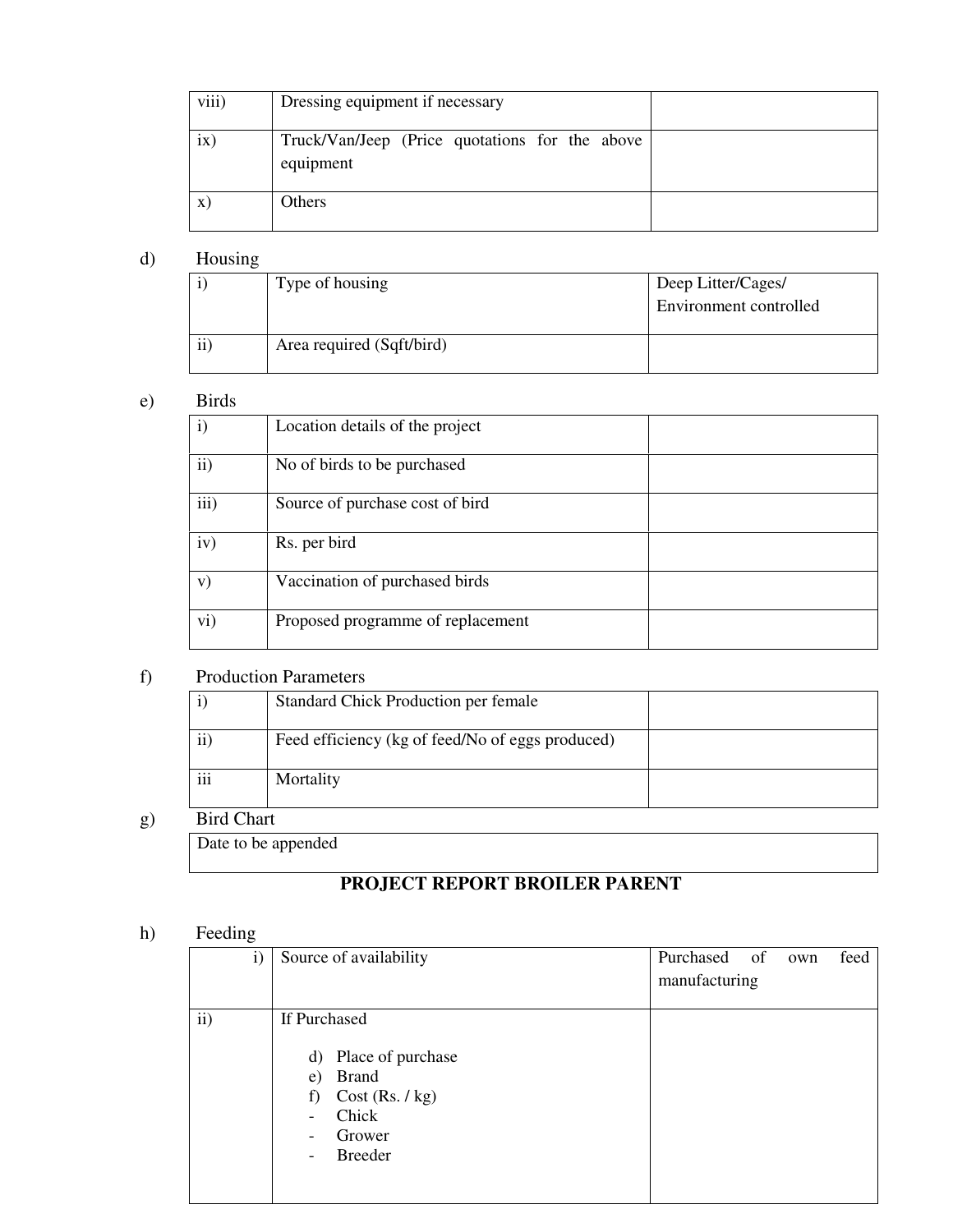| iii) | If Manufactured on farm               |  |  |  |
|------|---------------------------------------|--|--|--|
|      | a) capacity of feed grinder and mixer |  |  |  |
|      | b) source raw material                |  |  |  |
|      | c) Feed Formula                       |  |  |  |
|      | d) Cost of Production (Rs. /kg)       |  |  |  |
|      | - Chick                               |  |  |  |
|      | -Grower                               |  |  |  |
|      | -Breeder                              |  |  |  |
|      | Requirement (kg per bird)             |  |  |  |
| iv)  | Chick                                 |  |  |  |
|      | Grower                                |  |  |  |
|      | <b>Breeder</b>                        |  |  |  |

# i) Veterinary Aid

| $\mathbf{i}$  | Source                                                                                                                                               |  |  |  |
|---------------|------------------------------------------------------------------------------------------------------------------------------------------------------|--|--|--|
| $\mathbf{ii}$ | Location                                                                                                                                             |  |  |  |
| iii)          | Distance (km)                                                                                                                                        |  |  |  |
| iv)           | Availability of staff                                                                                                                                |  |  |  |
| V)            | Type of facilities available                                                                                                                         |  |  |  |
| $\rm vi)$     | If own arrangements are made<br>Employment a veterinary/doctor/stockman/<br>d)<br>consultant<br>Periodicity of visit<br>e)<br>Amount Paid (Rs)<br>f) |  |  |  |
| vii)          | Expenditure per bird per cycle (Rs)                                                                                                                  |  |  |  |

# j) Electricity

| $\mathbf{i})$ | Source                          | SCB/Other |
|---------------|---------------------------------|-----------|
| $\rm ii)$     | Approval from electricity board |           |
| iii)          | Connected load                  |           |
| iv)           | Problems of power failure       |           |
| V)            | Arrangements for generator      |           |

k) Water

| л.              | Source           |  |
|-----------------|------------------|--|
| $\cdot$ .<br>11 | Quality of water |  |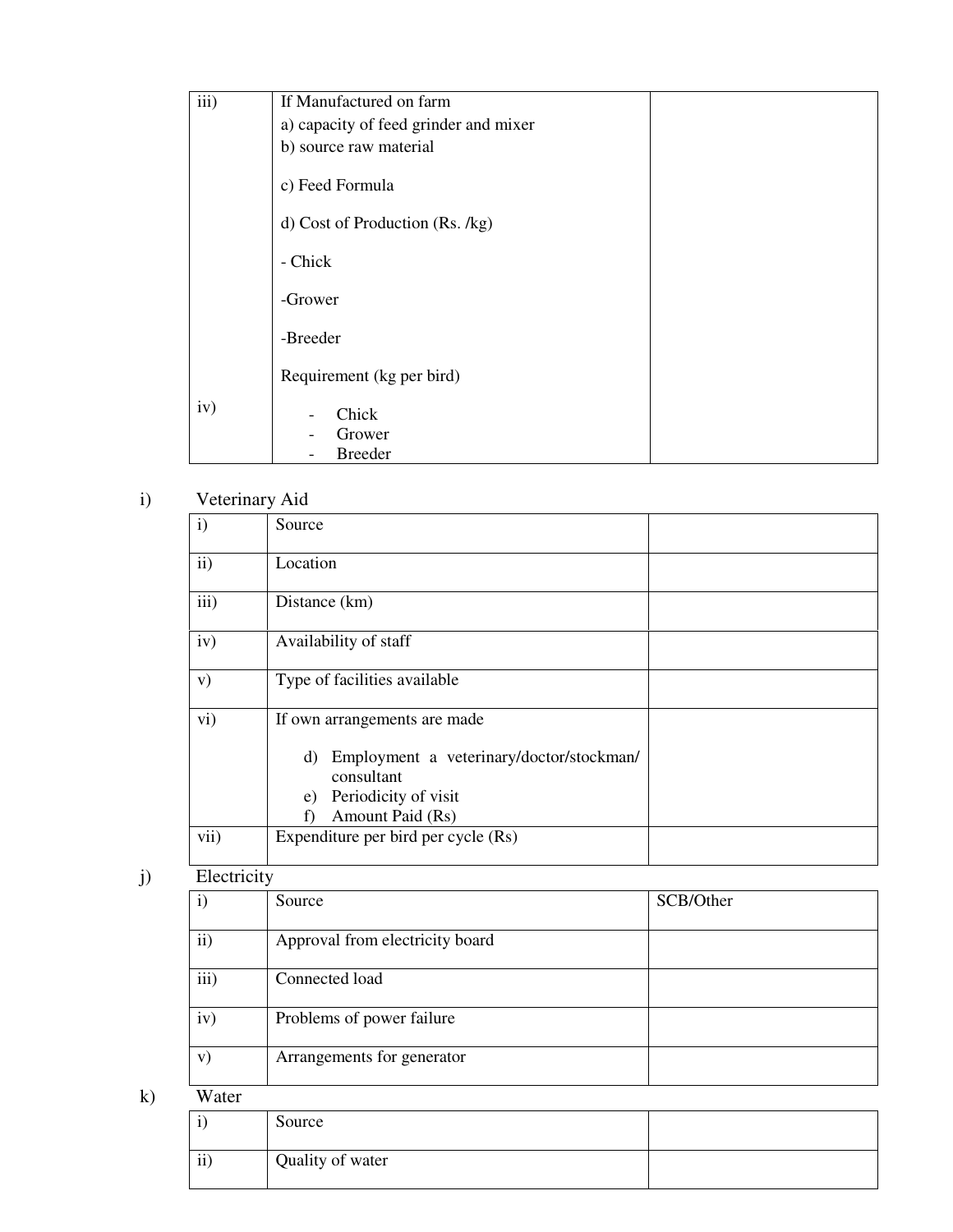|                                            | Availability of sufficient quantity for drinking and |                                                       |  |
|--------------------------------------------|------------------------------------------------------|-------------------------------------------------------|--|
|                                            |                                                      | cleaning                                              |  |
|                                            |                                                      |                                                       |  |
|                                            | iv                                                   | If investment has to be made type of struture, design |  |
|                                            |                                                      | and cost                                              |  |
|                                            |                                                      |                                                       |  |
| $_{\rm l)}$                                |                                                      | Marketing of Eggs                                     |  |
| Source of sale<br>$\mathbf{i}$             |                                                      |                                                       |  |
|                                            |                                                      |                                                       |  |
| $\overline{ii}$ )<br>Place of disposal     |                                                      |                                                       |  |
|                                            | iii)                                                 | Distance (km)                                         |  |
|                                            |                                                      |                                                       |  |
| iv)<br>Basis of payment (Number or weight) |                                                      |                                                       |  |
|                                            |                                                      |                                                       |  |
| iv)<br>Price relased - (Rs./kg/egg)        |                                                      |                                                       |  |
|                                            |                                                      |                                                       |  |
|                                            | V)                                                   | Periodicity of payment                                |  |
|                                            |                                                      |                                                       |  |

# m) Marketing of Other products

|                | Manure - Qty/bird price per unit (Rs/Qt) |  |
|----------------|------------------------------------------|--|
| $\cdots$<br>11 | Empty gunny bags Number and cost/bag     |  |

- n) Beneficiary experience
- o) Comments on technical feasibility
- p) Government restrictions if any
- 3. Financial Aspects

#### vii)Unit Cost

| SNo. | <b>Name of Investment</b> | <b>Physical Unit and</b><br>specification | Unit cost with<br>component wise<br>breakup(Rs) |
|------|---------------------------|-------------------------------------------|-------------------------------------------------|
|      |                           |                                           |                                                 |

viii) Down payment/margin

ix) Year wise physical  $&$  financial programme

| Year | Investment | <b>Physical units</b><br>(Rs) | (Rs) | Unit Cost   Total outlay<br>(Rs) | <b>Margin</b><br>(Rs) | <b>Bank</b><br>loan(Rs) |
|------|------------|-------------------------------|------|----------------------------------|-----------------------|-------------------------|
|      |            |                               |      |                                  | o                     | −                       |
|      |            |                               |      |                                  |                       |                         |

### x) Financial viability (Comment on the cash flow projection on a farm mode/unit

| Particulars                         |  |
|-------------------------------------|--|
| Internal Rate of Return (IRR)<br>d) |  |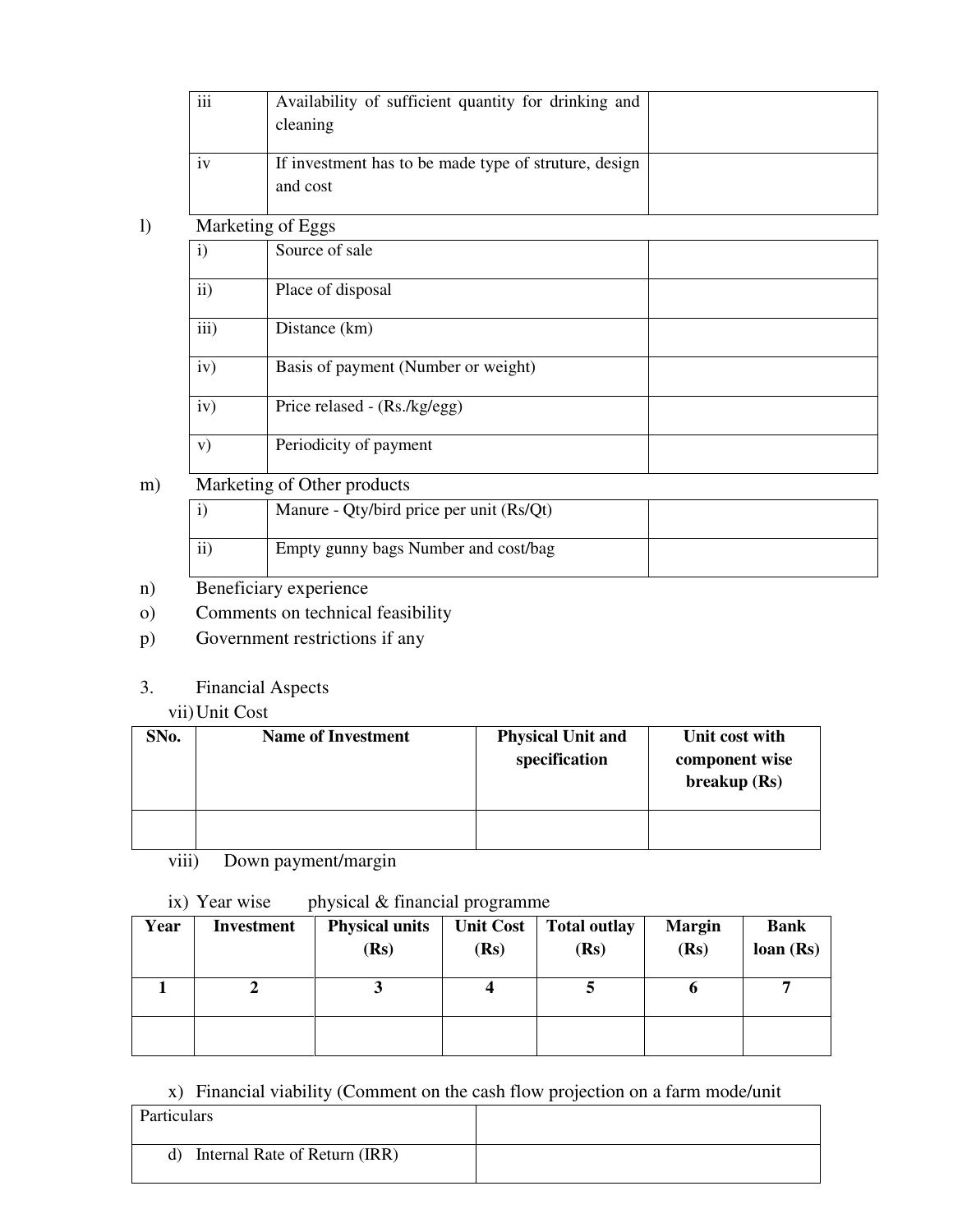| e) Benefit Cost Ratio (BCR) |  |
|-----------------------------|--|
| Net Present Worth (NPW)     |  |

- xi) Financial position of the borrower's (to be furnished in case of corporate bodies/partnership firms)
	- e. Profitability ratio
		- iii. GP ratio
		- iv. NP ratio
	- f. Debt equity ratio
	- g. Whether Income tax & other obligations are paid upto date
	- h. Whether audit is upto date (enclosed copies of audited financial statements for the last three years)

#### xii)Lending Terms

vi) Rate of interest

vii)Grace period

- viii) Repayment period
- ix) Nature security
- x) Availability of Government Guarantee wherever necessary
- 4. Infrastructural Facilities
- a) Availability of technical staff with bank/ implementing authority for monitoring
- b) Details of i) Technical guidance
	- ii) Training Facilities
	- iii) Govt. support extension support
- c) Insurance type of policy

Periodicity

Rate of premium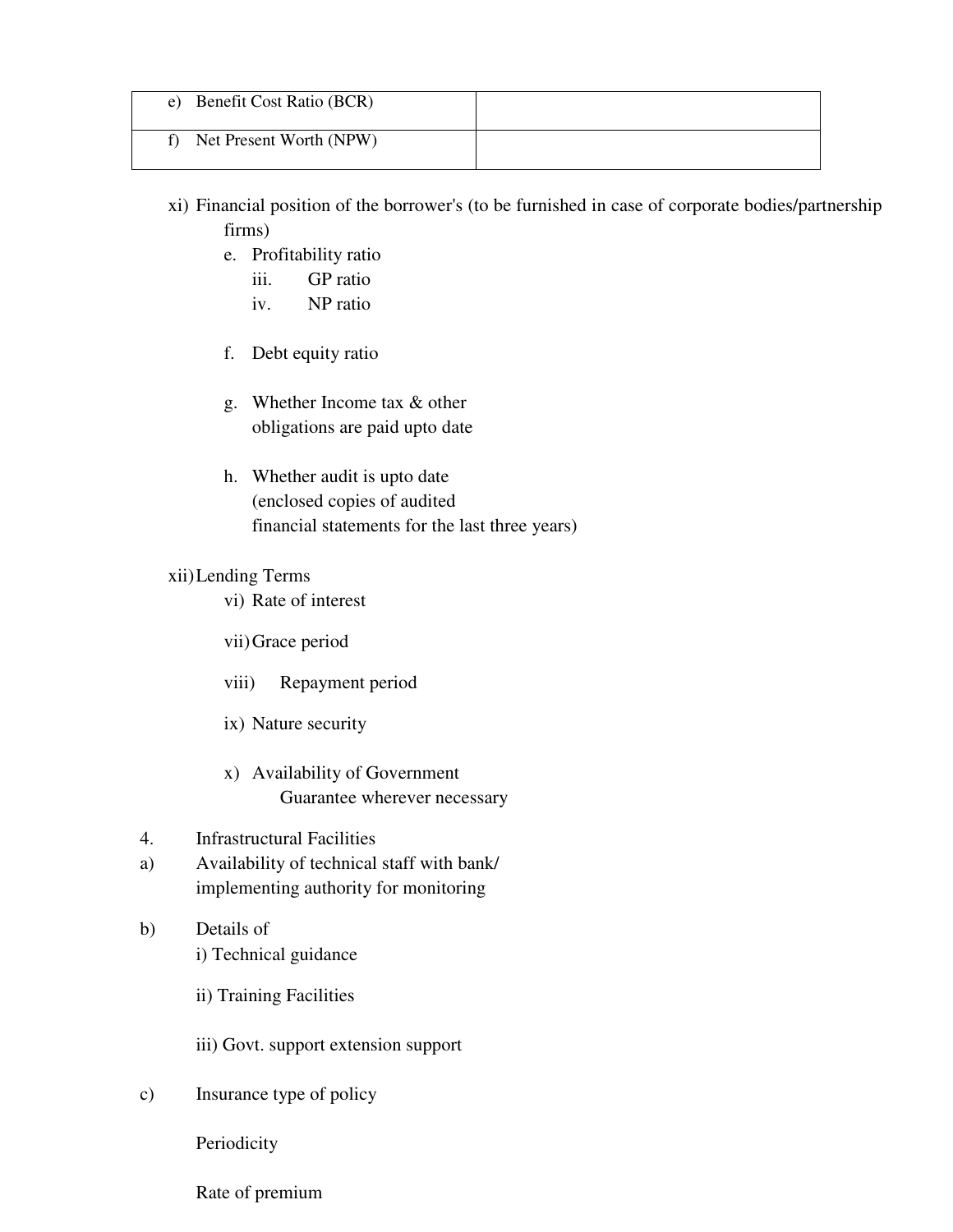| 1.  | ັ<br>Unit Size           |  |
|-----|--------------------------|--|
| 2.  | System of rearing        |  |
| 3.  | District                 |  |
| 4.  | Unit cost (Rs)           |  |
| 5.  | Bank Loan (Rs)           |  |
| 6.  | Margin Money (Rs)        |  |
| 7.  | Repayment period (Years) |  |
| 8.  | Interest rate $(\% )$    |  |
| 9.  | BCR at 15% DF            |  |
| 10. | NPW at $15\%$ DF (Rs)    |  |
| 11. | IRR $(\%)$               |  |

# Annexure- B-I **Economic of Parent Broiler Farming - At a Glance**

# **Annexure B-II**

# **Economic of Broiler Parent Farming - Investment Plan**

| SNo. | <b>Description</b>                                               | <b>Main Points</b> | <b>Physical</b> | Unit                           | <b>Total</b>      |
|------|------------------------------------------------------------------|--------------------|-----------------|--------------------------------|-------------------|
|      |                                                                  |                    | Unit            | <b>Investment</b><br>(Rs/Unit) | <b>Investment</b> |
| 1.   | Shed and other constructions                                     |                    |                 |                                |                   |
|      | A. Brooder cum grower shed                                       |                    |                 |                                |                   |
|      | <b>B.</b> Layer Shed                                             |                    |                 |                                |                   |
|      | C. Store Room                                                    |                    |                 |                                |                   |
| 2.   | Watering system (Moter, Pump)<br>pipeline)                       |                    |                 |                                |                   |
| 3.   | Other Requirements Brooding<br>cum Growing House Laying<br>House |                    |                 |                                |                   |
| 4.   | Investment for first 3 batches<br>recurring expenditure          |                    |                 |                                |                   |
|      | a. Cost chicks                                                   |                    |                 |                                |                   |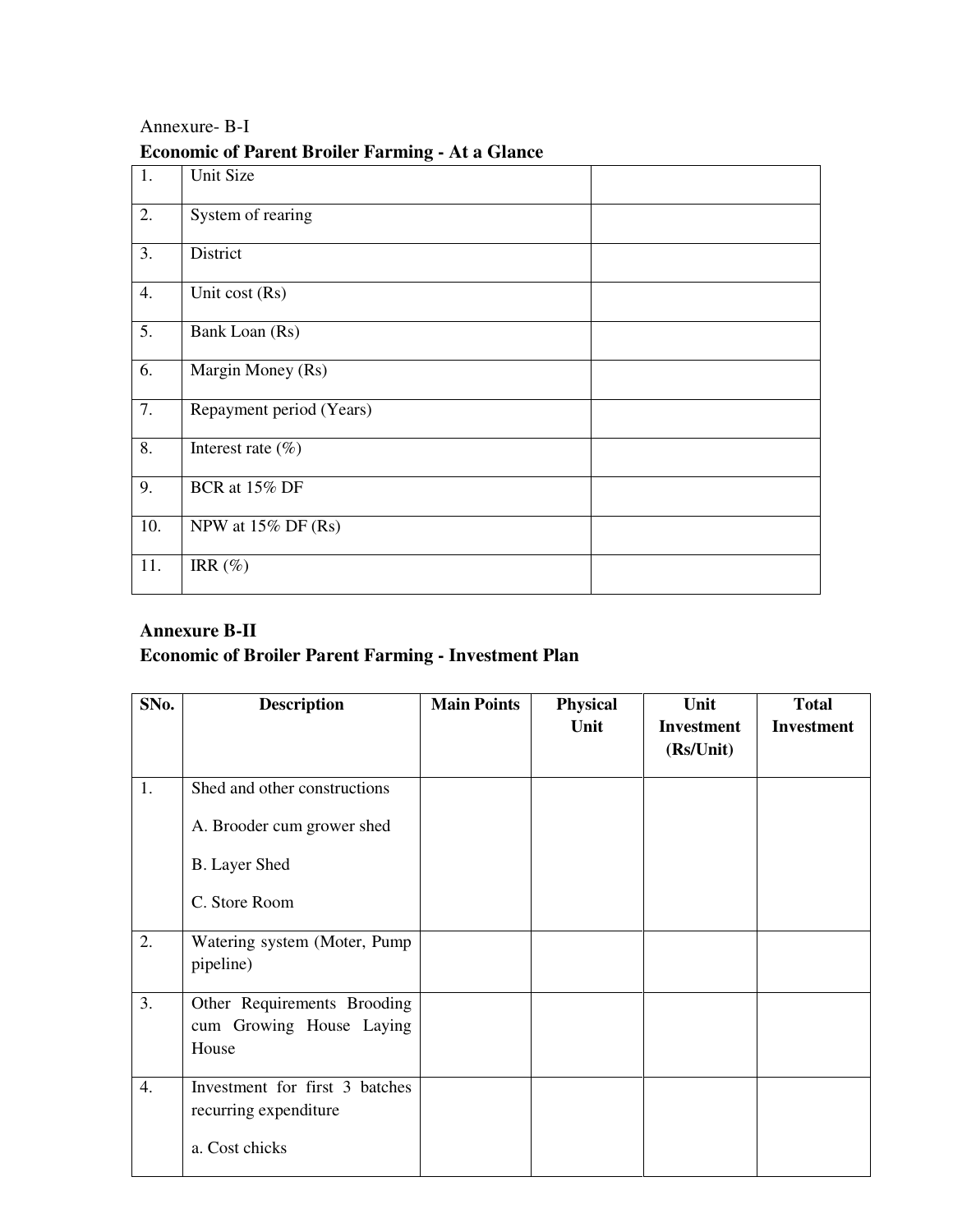|    | b. Cost of feed                   |  |  |
|----|-----------------------------------|--|--|
|    | c. Medication, litter, labour etc |  |  |
| 5. | <b>Total Financial Investment</b> |  |  |
| 6. | Margin Money (30%)                |  |  |
| 7. | Bank Loan (70%)                   |  |  |

# **Annexure B-III Economic of Broiler Parent Farming - Techno Economic Parameters**

| 1.               | No of egg laying birds (Parent Female)              |  |
|------------------|-----------------------------------------------------|--|
| 2.               | Relating period (weeks)                             |  |
|                  | Brooding cum growing                                |  |
| $\overline{3}$ . | No of batches                                       |  |
| 4.               | Space requirement per bird (sft)                    |  |
|                  | Brooding cum growing                                |  |
|                  | Laying Period                                       |  |
| $\overline{5}$ . | Cost of construction of sheds (Rs/Sqft)             |  |
| 6.               | Store room construction (Sqft)                      |  |
| 7.               | Cost of construction of store room(Rs/Bird)         |  |
| 8.               | Cost of equipments and other requirements (Rs/Bird) |  |
|                  | brooding cum growing house                          |  |
|                  | Cages                                               |  |
| 9.               | Mortality Percentage (%)                            |  |
| 10.              | Cost of DOCs (Rs/Chick)                             |  |
| 11.              | Supply of free chicks $(\%)$                        |  |
| 12.              | Extra Purchased (%)                                 |  |
| 13.              | Feed requirement (kg/bird)                          |  |
|                  | Brooding cum growing stage                          |  |
|                  | Laying Stage                                        |  |
| 14               | Feed cost (Rs/kg)                                   |  |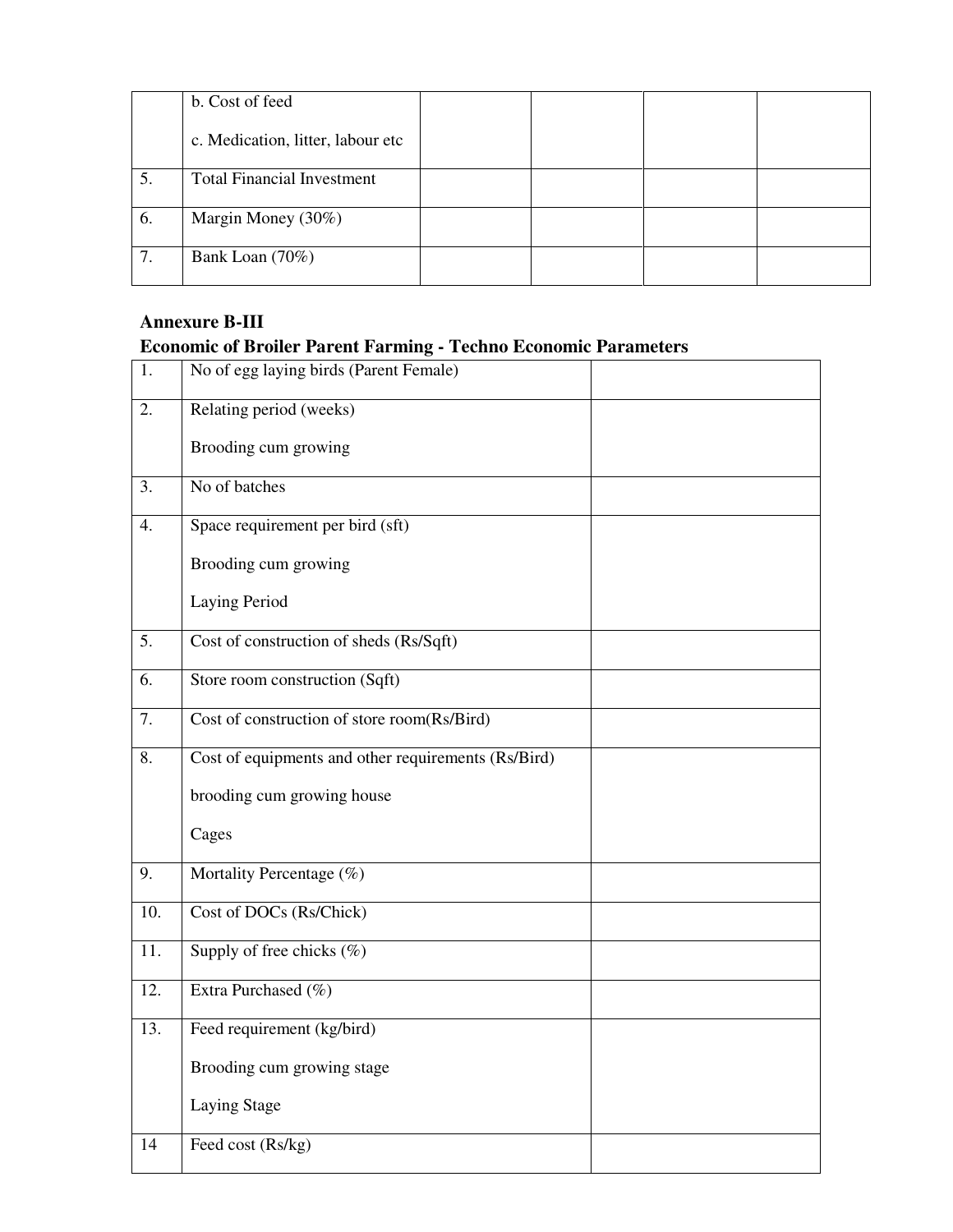|    | <b>Chicks/Grower Mash</b>                       |  |
|----|-------------------------------------------------|--|
|    | <b>Breeder Mash</b>                             |  |
| 15 | Expenditure on labour (Rs/month) (one labourer) |  |
| 16 | Over heads cost (Cost of medicines, vaccine,    |  |
|    | Insurance litter etc) (Rs/bird)                 |  |
|    | Brooding cum growing stage                      |  |
|    | Laying Stage                                    |  |
| 17 | <b>Chick Production</b>                         |  |
| 18 | Price of Chicks (Rs/Chick)                      |  |
| 19 | Body weight of disposable birds (kg)            |  |
| 20 | Sale price of disposable birds (Rs/bird)        |  |
| 21 | Income from manure (Rs/bird)                    |  |
|    | Brooding cum growing stage                      |  |
|    | Laying stage                                    |  |
| 22 | No of gunny bag (per ton of feed)               |  |
| 23 | Income from gunny bags (Rs/bag)                 |  |
| 24 | Depreciation on sheds $(\%)$                    |  |
| 25 | Depreciation on equipment $(\%)$                |  |
| 26 | Margin Money (%)                                |  |
| 27 | Interest rate $(\% )$                           |  |
| 28 | Repayment period (years)                        |  |
| 29 | Grace period (years)                            |  |
| 30 | Construction period (months)                    |  |
| 31 | Rest period for sheds (weeks)                   |  |
|    | Brooder cum grower stage                        |  |
|    | Layer Period                                    |  |

Name and address of the entrepreneur............

Contact no..................

Signature of entrepreneur.................................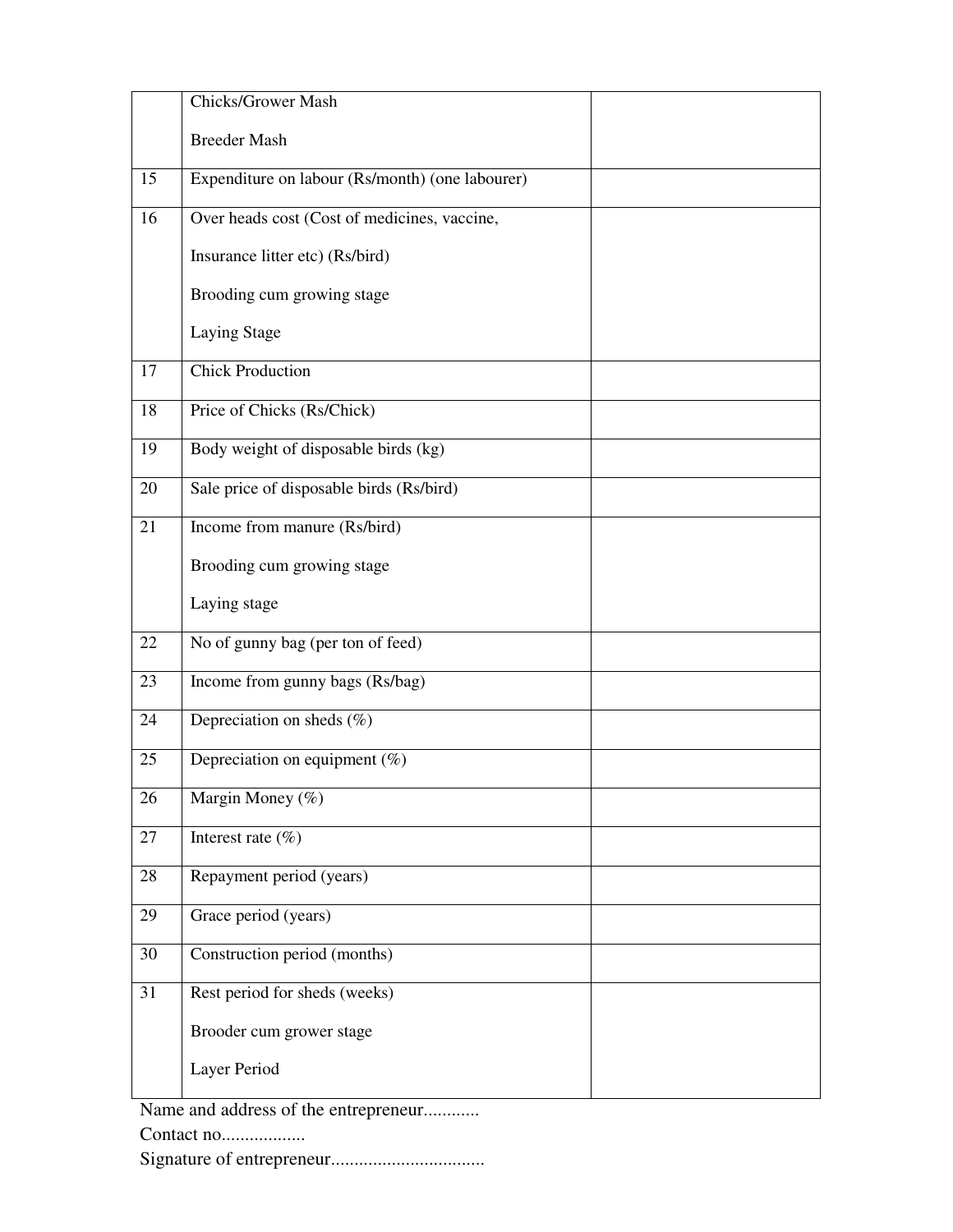#### **ANNEXURE-C**

# INFORMATION FROM THE CONTROLLING OFFICE OF THE NATIONALIZED BANK IN RESPECT OF BANK LOAN SANCTION UNDER POULTRY PROJECT-2013 UPGOVT. DEVELOPMENT OF ENTREPRENEURSHIP (To be submitted to the Director/CEO UPPDB)

# NAME OF THE BANK DATE: TOTAL AMOUNT OF CURRENT CLAIM: Details of Current Claim:

**Particulars** Name and address of the Entrepreneur (P) indicate district also) Adhar no of the entrepreneur (if available) Location of the Project (indicate the district) Whether SC/ST/Women Bank/Branch address (indicate district also) with BSR Code Loan A/C No. Date of sanction Purpose of Loan Unit size Total Financial Outlay Margin Bank Loan Repayment prescribed Rate of Interest Date of release of 1st installment of loan Amount released (Rs) **Interest Subsidy Claimed**  Any other information relevant to the project

**(Rs.)**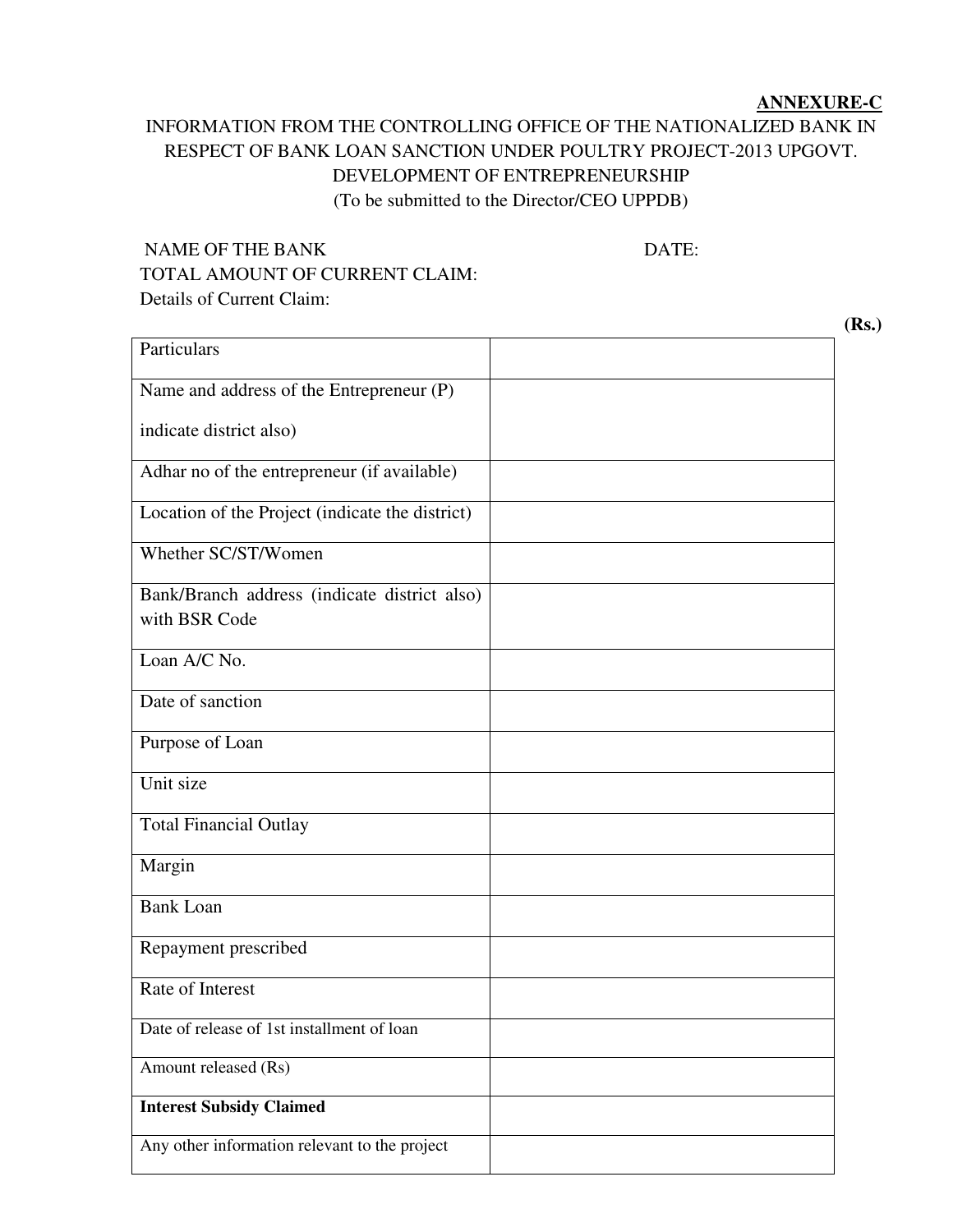- 1. We undertake having complied with all the instructions contained in UPGovt. circular No. 13 मु०स / सैतीस-2-2013-1(45) / 12टी०सी० Dated 15 मई 2013 (and subsequent modifications made by UPGovt/UPPDB) regarding operational guidelines of the scheme while sanctioning above proposals.
- 2. We request you to release an amount of Rs. ................................ (Rupees ) as Interest Subsidy in respect of the above entrepreneurs.

Place :

Date :

 Seal and signature of the Branch Manager (Financing Bank)

Signature and seal Authorized signatory Controlling Office of the Bank